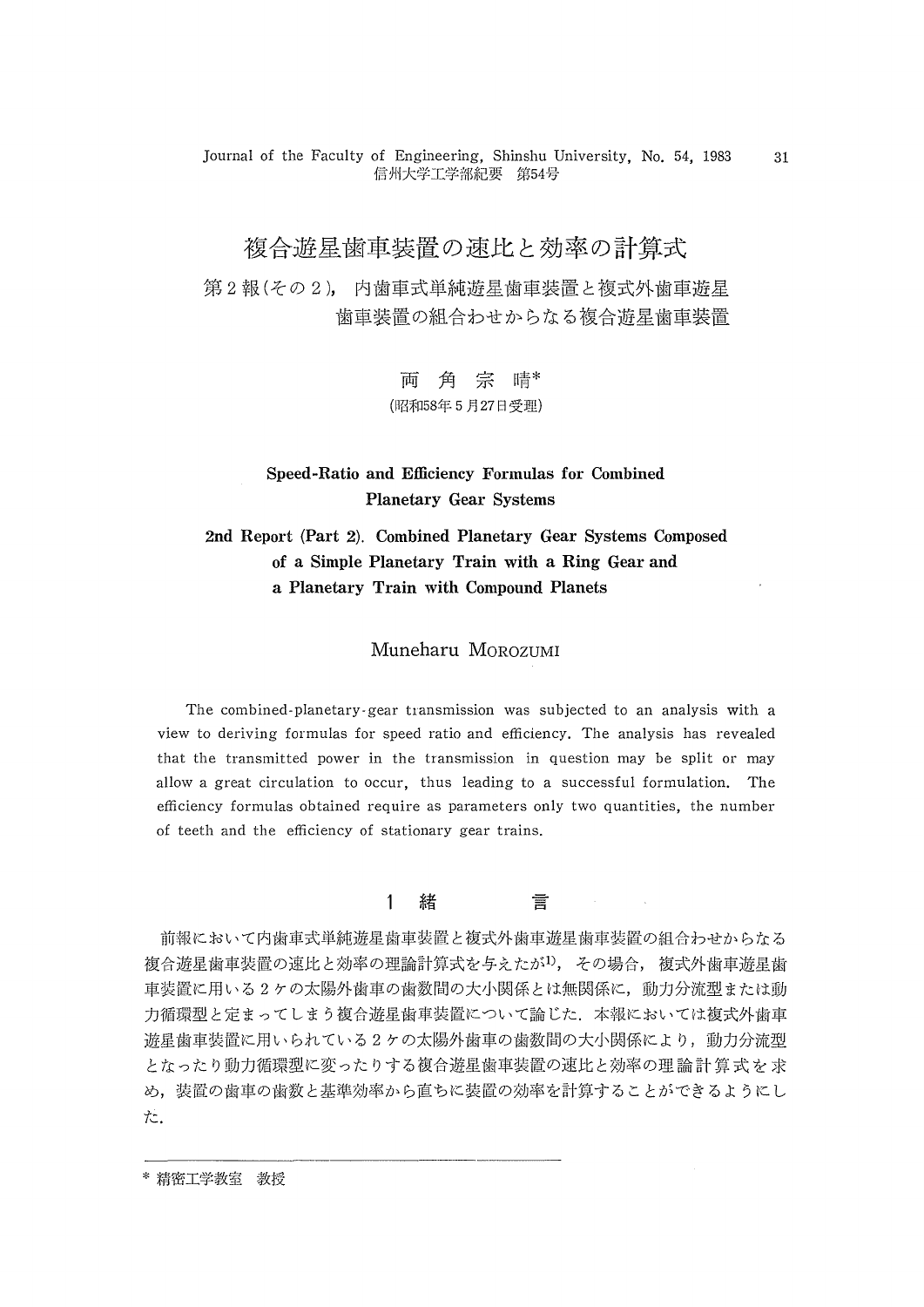### 2 複合遊星歯車機構の効率計算式の誘導



Fig.1 Combined Planetary Gear with Power Circulation

 図1に示すごとく,内歯車式単純遊星歯車装画1 と複式外歯車遊星歯車装置Ⅱ (要素 I, IIと呼ぶ) のそれぞれの3本の基本軸のうち2本の基本軸岡志 を結合し,残りの基本軸の1本を固定した機構を複 合遊星歯車機構と呼ぶが,結合させる2本の基本軸 の選び方や複式外歯車遊星歯車装置に用いる2ケの 太陽外歯車の歯数間の大小関係により,動力分流型 となったり動力循環型になったりする. 図1におい て要素1と要素∬を連結するのに,外歯太陽歯車五 とC'を連結し,内歯太陽歯車CとキャリヤS'を連

結し,要素IのキャリヤSを固定して,基本軸Aを入力軸とし,要素IIの基本軸A'を出 力軸とするときの効率計算式を誘導する.要素1と皿を切り離したときの要素1と五の角 速度の関係はそれぞれ次式のようになる.

$$
\omega_A = \left(1 + \frac{Z_C}{Z_A}\right)\omega_S - \frac{Z_C}{Z_A}\omega_C,\tag{1}
$$

$$
\omega_{A}' = \Big(1 - \frac{Z_{B1} Z_{C}'}{Z_{B2} Z_{A}'}\Big) \omega_{S}{}' + \frac{Z_{B1} Z_{C}'}{Z_{B2} Z_{A}'} \omega_{C}{}',\tag{2}
$$

ただし  $Z_A$ ,  $Z_C$ ,  $Z_A'$ ,  $Z_C'$ ,  $Z_{B1}$ ,  $Z_{B2}$  はそれぞれ歯車 A, C, A', C', B<sub>1</sub>, B<sub>2</sub> の歯数,  $ω_A$ , ω<sub>C</sub>, ω<sub>d</sub>', ω<sub>C</sub>' はそれぞれ歯車A, C, A', C' の角速度, ω<sub>S</sub>, ω<sub>S</sub>' はキャリヤSとS' の角速度とする。図1のように要素IとIを連結すると  $\omega_A = \omega_C'$ ,  $\omega_C = \omega_S'$ となり,  $\omega_S =$ 0 とすると, 式(1)より

$$
\omega_C = -\frac{Z_A}{Z_C} \omega_A \tag{3}
$$

を得る. これを式(2)に代入すると

$$
\omega_{A}^{\prime} = \frac{Z_{B1}Z_{C}^{\prime}(Z_{A} + Z_{C}) - Z_{B2}Z_{A}^{\prime}Z_{A}}{Z_{B2}Z_{A}^{\prime}Z_{C}} \omega_{A}.
$$
\n(4)

これより速比uは

$$
u = \frac{\omega_A'}{\omega_A} = \frac{Z_{B1}Z_C'(Z_A + Z_C) - Z_{B2}Z_A'Z_A}{Z_{B2}Z_A'Z_C}
$$
(5)

 $\zeta$ してこの場合要素Ⅱは歯車 $C'$ とキャリヤ $S'$ が入力軸で、歯車 $A'$ が出力軸の差動歯車 機構である.そこでこの差動歯車機構をつぎのごとき2つの成分の遊星歯車装置に分けて 考える,すなわち歯車 C' を固定し,キャリヤ S' のみの回転によって歯車 A' に  $\omega_{A1}'$  の 角速度と, $N_{\rm o1}$ の出力を伝達する第1成分遊星歯車装置と,キャリヤS'を固定し,歯車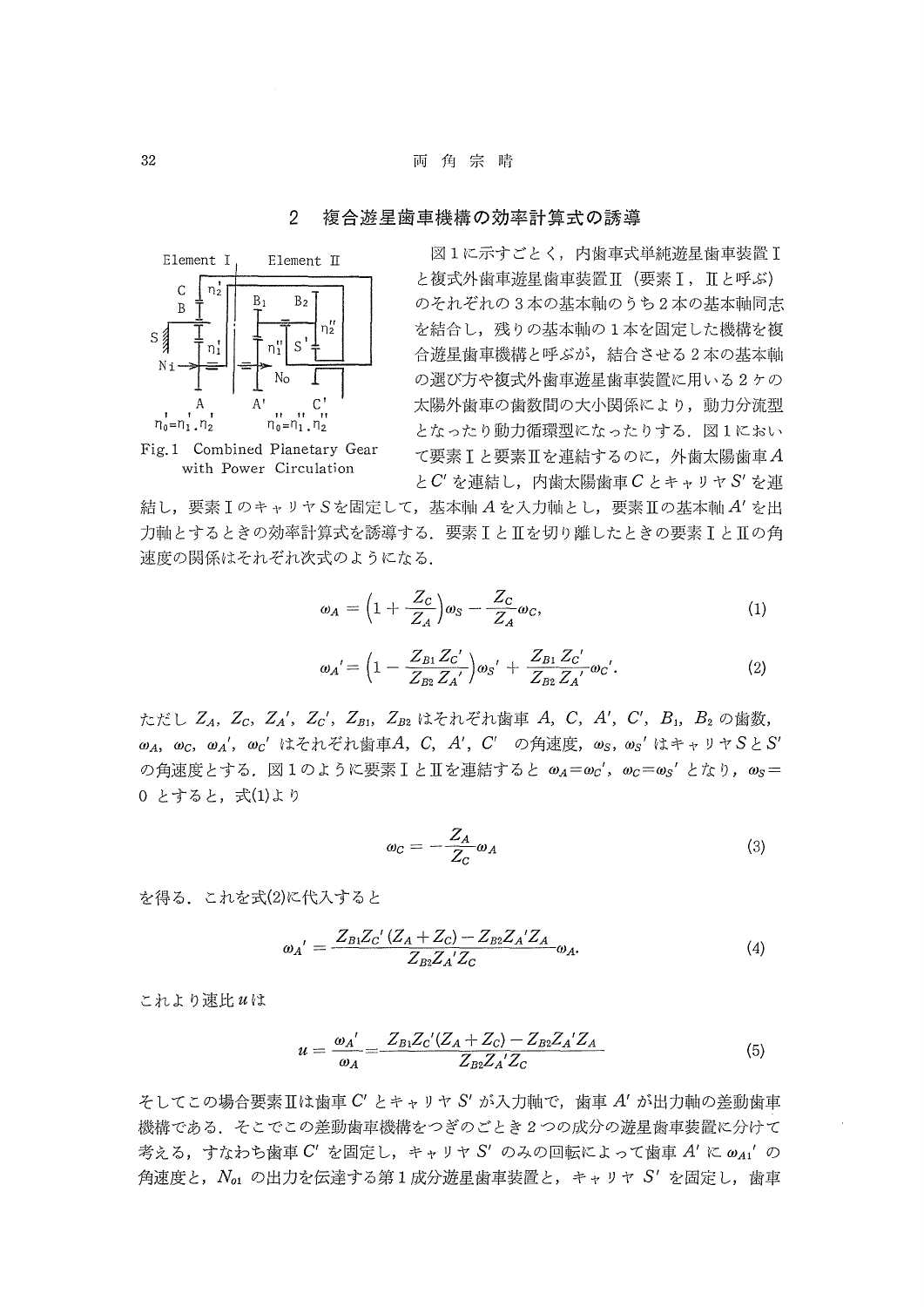$C'$ のみの回転によって歯車  $A'$ に $\omega_{A2}$ 'の角速度と,  $N_{oz}$ の出力を伝達する第2成分遊星 歯車装置からなると考える. いま歯車  $A'$ への全出力を  $N_o$ , 出力トルクを $T_o$  とすると

$$
N_o=T_o{\omega_A}'=T_o{\left(\omega_{A1}{}'~+~\omega_{A2}{}'\right)}=N_{o1}+N_{o2}
$$

が成立し,これより

$$
{{T}_{o}}=\frac{{{N}_{o}}}{{{ \omega_{A}}}'} \text{=}\frac{{{N}_{o1}}}{{{ \omega_{A1}}}'} \text{=}\frac{{{N}_{o2}}}{{{ \omega_{A2}}}'}
$$

を得る.これより次式を得る.

$$
N_{o1} = \frac{\omega_{A1}}{\omega_A} N_o, \tag{6}
$$

$$
N_{o2} = \frac{\omega_{A2}}{\omega_A} N_o. \tag{7}
$$

第1成分遊星歯車装置:

この第1成分では、歯車 $C'$ を固定するから、式(2)より

$$
{\omega_{A1}}' = \frac{Z_{B1}Z_{C}'Z_{A} - Z_{B2}Z_{A}'Z_{A}}{Z_{B2}Z_{A}'Z_{C}} \omega_{A}.
$$
 (8)

式(6)に式(4)と(8)を代入して次式

$$
N_{o1} = \frac{(Z_{B1}Z_{C}^{\'} - Z_{B2}Z_{A}^{\'} )Z_{A}}{Z_{B1}Z_{C}^{\'}(Z_{A} + Z_{C}) - Z_{B2}Z_{A}^{\'}Z_{A}} N_{o}
$$
(9)

を得る.

第2成分遊星歯率装置

この第2成分では,キャリヤ S' を固定するから,式(2)より

$$
\omega_{A2}' = \frac{Z_{B1} Z_{C}'}{Z_{B2} Z_{A}'} \omega_{A}.
$$
\n(10)

式(7)に式(4)と(10)を代入して次式

$$
N_{o2} = \frac{Z_{B1}Z_{C}Z_{C}}{Z_{B1}Z_{C}(Z_{A} + Z_{C}) - Z_{B2}Z_{A}Z_{A}}N_{o}
$$
(11)

を得る.

(a)  $Z_A'$ > $Z_C'$  の場合 式(9)と(11)より

$$
\frac{N_{o2}}{N_{o1}} = \frac{Z_{B1}Z_{C}^{\prime}Z_{C}}{(Z_{B1}Z_{C}^{\prime} - Z_{B2}Z_{A}^{\prime})Z_{A}} < 0
$$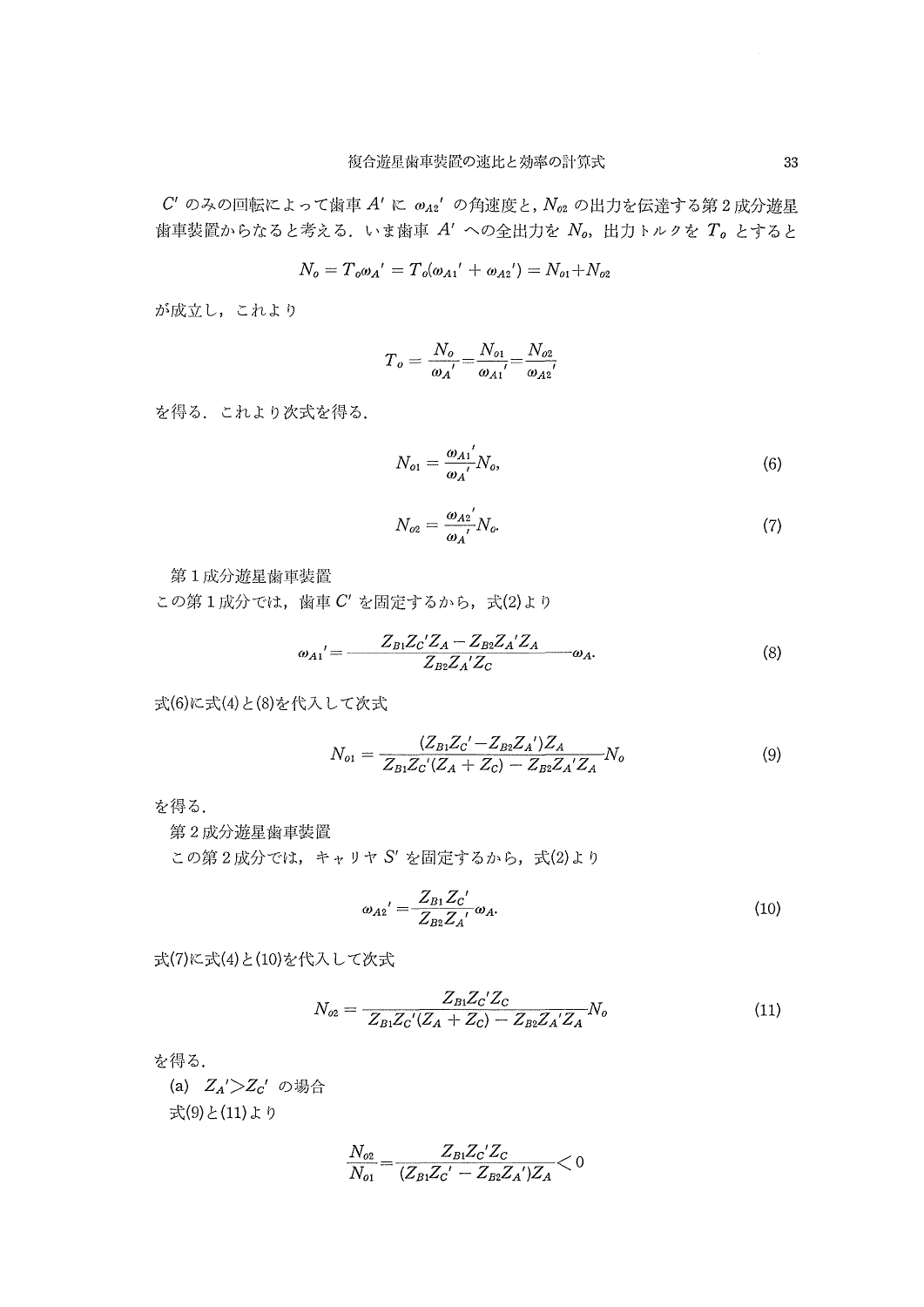

Fig. 2 Power Circulation

となり、式(9)から  $N_{q1}$ <0, 式(11)から  $N_{q2}$  > 0 となるから、要素IIで歯車 C' を固定した第1 成分遊星歯車装置において、図2に示すごとく, 動力 $(-N_{\alpha})$ が歯車A'からキャリヤS'に逆に 入力として入いり、この動力は

$$
S' \rightarrow C \rightarrow B \rightarrow A \rightarrow C' \rightarrow B_2 \rightarrow S'
$$

の流れ方で動力が循環する. そして A' から S' に入いった動力 ( $-N_{o1}$ ) が要素 I の歯車 C に

 $N$ <sub>s</sub>' なる動力となって流れ、これが歯車B, Aを経て  $N$ <sub>s</sub>" となって要素Ⅱの歯車  $C'$  に流 れ、この  $N_S$ "は、要素 I の歯車 A から C' に流れる  $N_i$  と合流して  $N_A$  となって流れる. 要素Ⅱのキャリヤ S' を固定した第2成分遊星歯車装置においては、歯車C'に  $N_A$ が入力 として入いり、A'から出力 No2 として出るから次式が成立する.

$$
N_A = N_i + N_S",\tag{12}
$$

$$
N_S' = \eta_1(-N_{o1}),\tag{13}
$$

$$
N_{o2} = \eta_2 N_A,\tag{14}
$$

$$
N_S'' = \eta_3 N_S'.\tag{15}
$$

故に

$$
N_i = \frac{N_{o2}}{\eta_2} - \eta_1 \eta_3 (-N_{o1}). \tag{16}
$$

ここで  $\eta_1$  は要素II で歯車  $C'$  を固定し、歯車  $A'$  を入力側, キャリヤ S' を出力側とした ときの効率で

$$
\eta_1 = \frac{\eta_0'' - i_0'^{-2}}{\eta_0'' (1 - i_0')} \,. \tag{17}
$$

$$
\text{tr}\,\text{tr}\, \text{L} \qquad \qquad 0 < i_0' \Big( = \frac{Z_{B1} Z_{C}^{\;\prime}}{Z_{B2} Z_{A}^{\;\prime}} \Big) < 1.
$$

要素Ⅱの複式遊星歯車装置において、歯車 A' と B1 の噛合効率を  $\eta_1''$ , 歯車 C' と B2 の 嚙合効率を  $\eta_2$ " とすると、キャリヤ S' を固定したときの要素Ⅱの基準効率  $\eta_0$ " は  $\eta_0$ "=  $\eta_1$ "· $\eta_2$ ". つぎに $\eta_2$ は要素IIでキャリヤ S' を固定し, 歯車 C' を入力側, 歯車 A' を出力 側としたときの効率で

$$
\eta_2 = \eta_0''.
$$
\n(18)

 $\eta_3$  は要素IでキャリヤSを固定し、歯車Cを入力側、歯車Aを出力側としたときの効率 で

$$
\eta_3 = \eta_0'.\tag{19}
$$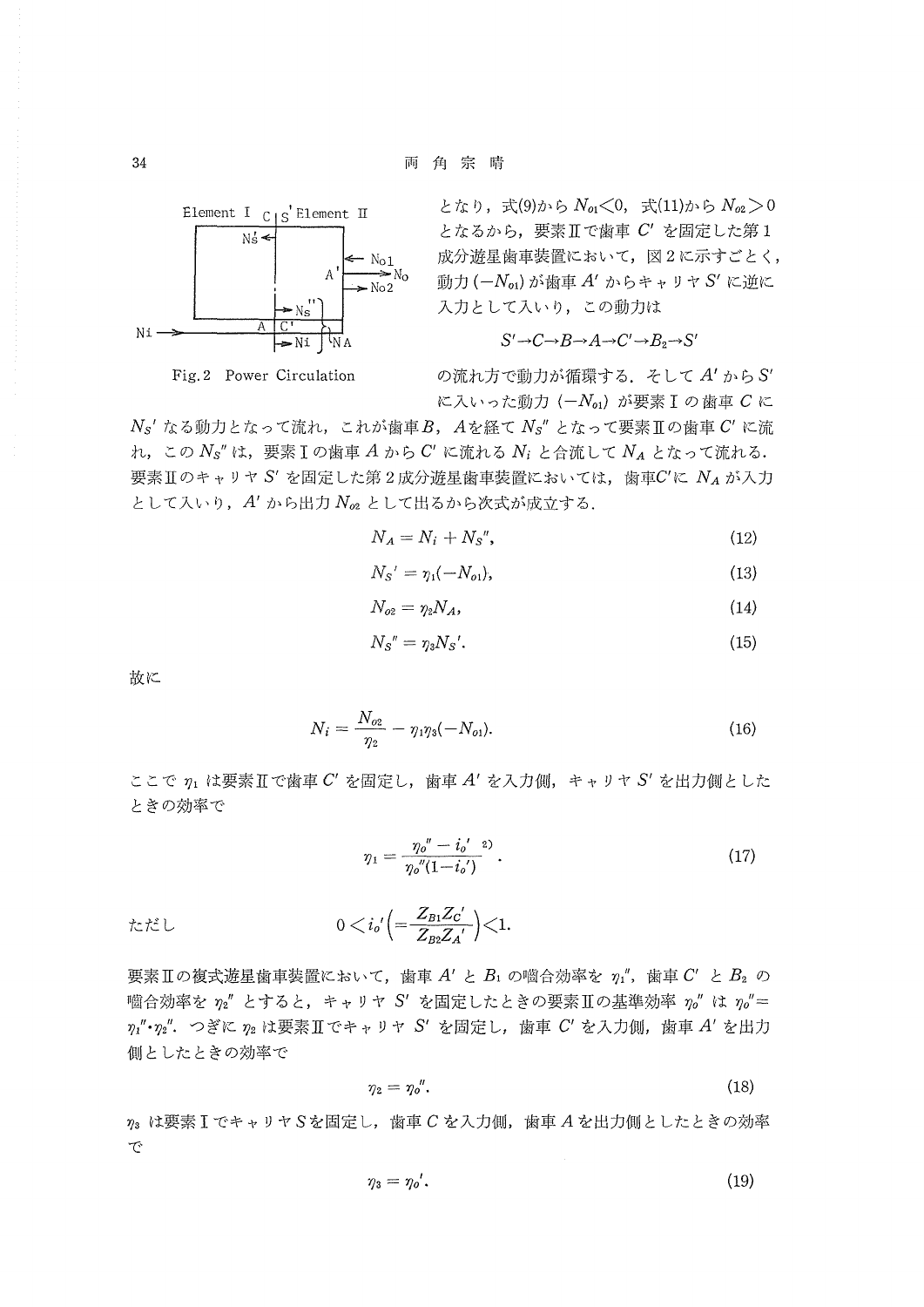ただし要素  $I$ の単純遊星歯車装置において、歯車 $A \geq B$ の噛合効率を $\eta_1'$ ,歯車 $B \geq C$ と の嚙合効率を $n_2'$ とすると、キャリヤSを固定したときの要素Iの基準効率 $n_0$ 'は $n_0'$ =  $\eta_1' \cdot \eta_2'$ . 式(16)に式(9),(11),(17),(18),(19)を代入すれば

$$
N_i = \frac{\eta_o' Z_{B1} Z_c' Z_A + Z_{B1} Z_c' Z_c - \eta_o' \eta_o'' Z_{B2} Z_A' Z_A}{\eta_o'' (Z_{B1} Z_c' Z_A + Z_{B1} Z_c' Z_c - Z_{B2} Z_A' Z_A)} N_o.
$$
(20)

したがって装置全体の効率りは

$$
\eta = \frac{N_o}{N_i} = \frac{\eta_o'' (Z_{Bi} Z_c' Z_A + Z_{Bi} Z_c' Z_c - Z_{Bi} Z_A' Z_A)}{\eta_o' Z_{Bi} Z_c' Z_A + Z_{Bi} Z_c' Z_c - \eta_o' \eta_o'' Z_{Bi} Z_A' Z_A}.
$$
(21)

表1の一番上の欄の式が式(21)であり、他の場合についても同様な計算を行なって表1を 得た.

(b)  $Z_A' \textless Z_C'$  の場合 式(9)と(11)より

$$
\frac{N_{o2}}{N_{o1}} = \frac{Z_{B1}Z_{C}^{\prime}Z_{C}}{(Z_{B1}Z_{C}^{\prime}-Z_{B2}Z_{A}^{\prime})Z_{A}} > 0.
$$



そして式(9)から  $N_{c1}>0$ , 式(11)から  $N_{c2}$  >0となるがら,この機構では図3に示す ごとく,動力は分流し,次式が成立する.

$$
N^{\rm o} \qquad N_i = N_{i1} + N_{i2}, \qquad (22)
$$

$$
N_{o1} = \eta_1 N_{i1}',\tag{23}
$$

$$
N_{o2} = \eta_2 N_{i2}',\tag{24}
$$

$$
N_{i1}' = \eta_3 N_{i1},\tag{25}
$$

$$
N_{i2} = N_{i2}.\tag{26}
$$

式(22),(23),(24),(25),(26)から

$$
N_i = \frac{N_{o_1}}{\eta_1 \eta_3} + \frac{N_{o_2}}{\eta_2} \tag{27}
$$

を得る. ここで  $\eta_1$  は要素Ⅱで歯車  $C'$ を固定し, キャリヤ  $S'$  を入力側, 歯車  $A'$  を出力 側としたときの効率で,次式から計算される.

$$
\eta_1 = \frac{\eta_o'' (1 - i_o')^2}{\eta_o'' - i_o'}.
$$
\n(28)

$$
\text{tr}\,\mathcal{K}\cup \qquad \qquad 1
$$

 $\eta_2$ は要素 $I$ エマキャリヤ S'を固定し,歯車 $C'$ を入力側,歯車 $A'$ を出力側としたときの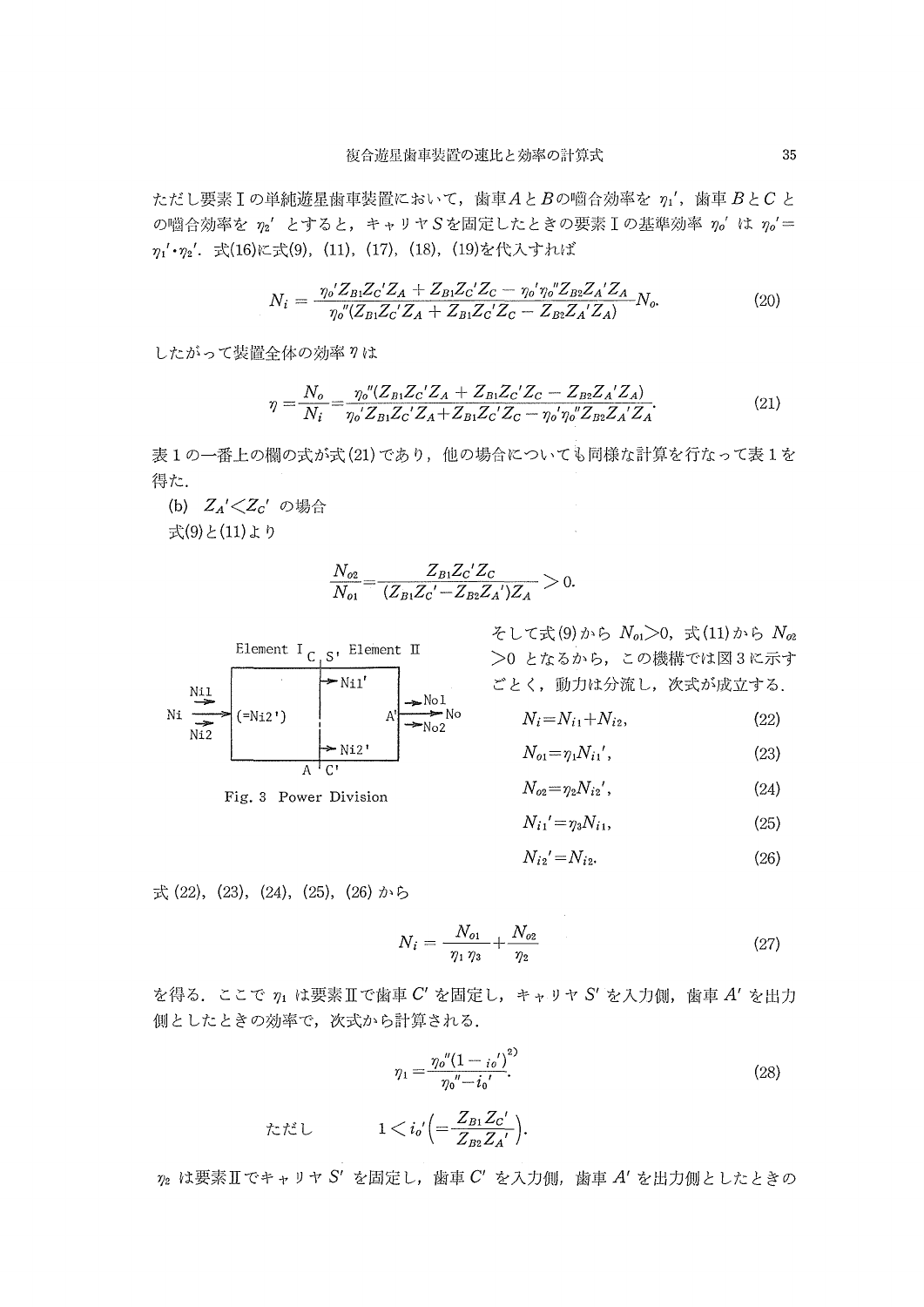Table 1 Speed Ratio and Efficiency Formula for Combined Planetary Gears with Power Circulation

Power Circulation



|            | Driver       | Follower       | Fixed | Speed Ratio                                                                                                                                                                                                                                                                                                                                                                                                                                                                                                                                                                                | Efficiency of Combined Planetary Gears                                                                                              |
|------------|--------------|----------------|-------|--------------------------------------------------------------------------------------------------------------------------------------------------------------------------------------------------------------------------------------------------------------------------------------------------------------------------------------------------------------------------------------------------------------------------------------------------------------------------------------------------------------------------------------------------------------------------------------------|-------------------------------------------------------------------------------------------------------------------------------------|
|            | А            | $A^{\prime}$   | S     | $U = \frac{\omega A'}{1 - \frac{\omega A'}{1 - \frac{\omega A'}{1 - \frac{\omega A'}{1 - \frac{\omega A'}{1 - \frac{\omega A'}{1 - \frac{\omega A'}{1 - \frac{\omega A'}{1 - \frac{\omega A'}{1 - \frac{\omega A'}{1 - \frac{\omega A'}{1 - \frac{\omega A'}{1 - \frac{\omega A'}{1 - \frac{\omega A'}{1 - \frac{\omega A'}{1 - \frac{\omega A'}{1 - \frac{\omega A'}{1 - \frac{\omega A'}{1 - \frac{\omega A'}{1 - \frac{\omega A'}{1 - \frac{\omega A'}{1 - \frac{\omega A'}{1 - \frac{\omega A'}{1 - \frac{\omega A'}{1 - \frac$<br>$\overline{a}$<br>7 <sub>B2</sub> 7 <sub>A7</sub> c | n"(ZB1ZCZA+ZB1ZCZC-ZB2ZAZA)<br>$n = n_0 Z B1 ZcZA + Z B1 ZcZc - n_0 n_0 Z B2 ZAZA$                                                  |
|            | C            | $A^{\prime}$   | S     | $U = \frac{\omega A'}{\omega C} = \frac{Z B 2 Z A Z A - Z B 1 Z C (Z A + Z C)}{Z B Q C}$                                                                                                                                                                                                                                                                                                                                                                                                                                                                                                   | nono(ZB1ZcZA+ZB1ZcZc-ZB2ZAZA)<br>$n = \frac{1}{n_0 Z B1 Z C Z A + Z B1 Z C Z C - n_0 n_0 Z B2 Z A Z A}$                             |
|            | S            | $\mathfrak{c}$ | A'    | $(ZB1Zc-ZB2ZA)(ZA+Zc)$<br>$U = \frac{\omega C'}{\omega S} = \frac{(2B12C - 2B22A)(2A + 2C)}{(2B12C)(2A + 2C) - 2B22AZA}$                                                                                                                                                                                                                                                                                                                                                                                                                                                                   | $(ZA+ZC) (ZB2ZA-ZB1ZC) (n_0ZB1ZCZA+n_0n_0ZB1ZCZC-ZB2ZAZA)$<br>$n = (ZA+n_0Zc)(ZB2ZA-n_0ZB1Zc)(ZB1ZcZA+ZB1ZcZc-ZB2ZAZA)$             |
| $Z_{A>Zc}$ | S            | $S^{\prime}$   | A'    | $ZB1Zc(ZA+Zc)$<br>$U = \frac{\omega S'}{\omega S} = \frac{L B L C (L A + L C)}{Z B 1 Z C (Z A + Z C) - Z B 2 Z A Z A}$                                                                                                                                                                                                                                                                                                                                                                                                                                                                     | $(ZA+Zc)$ $(n_o''ZB1ZcZA+n_o'n_o''ZB1ZcZc-ZB2ZAZA)$<br>$n = \frac{n}{n_0}(Z_A + n_0 Z_C)(Z_B1Z_{C}Z_A + Z_B1Z_{C}Z_C - Z_B2Z_AZ_A)$ |
|            | A'           | Α              | S     | ZB2ZAZC<br>$U = \frac{\omega A}{\omega A'} = \frac{2\pi}{\sum B \, 1 \, \sum C \, (Z + ZC) - ZB \, 2 \, \sum A ZA}$                                                                                                                                                                                                                                                                                                                                                                                                                                                                        | $(ZB2ZA-nBZB1Zc)ZA-nbDZB1ZcZc$<br>$n = n_0 (Z_B2ZAZA-Z_B1Z'cZA-Z_B1Z'cZc)$                                                          |
|            | A'           | Ċ              | S     | ZB2ZAZA<br>$U = \frac{\omega C}{\omega A'} = \frac{2.224 \times 10^{-3} \text{ J s}}{2.822 \times 2.42 \times 10^{-3} \text{ J s}} = 2.81 \times 10^{-3} \text{ J s}$                                                                                                                                                                                                                                                                                                                                                                                                                      | $(ZB2ZA - n6ZB1Zc)ZA - n6n6ZB1ZcZc$<br>η≕<br>ZB2ZAZA-ZB1ZCZA-ZB1ZCZC                                                                |
|            | $C^{\prime}$ | S              | A'    | ZB1ZC(ZA+Zc)-ZB2ZAZA<br>$U = \frac{\omega S}{\omega C} = \frac{\Delta B 12C (2A + 2C)}{(ZB1ZC - ZB2ZA)(ZA + ZC)}$                                                                                                                                                                                                                                                                                                                                                                                                                                                                          | $(noZa+Zc)(noZb2Za-Zb1Zc)$ {(Zb2ZA-Zb1Zc)ZA-Zb1ZcZc}<br>n=(ZA+Zc)(ZB2ZA-ZB1Zc){nb(nbZB2ZA-ZB1Zc)ZA-ZB1ZcZc}                         |
|            | $S^{\prime}$ | S              | A'    | ZB1ZC(ZA+ZC)-ZB2ZAZA<br>$U = \frac{\omega S}{\omega S} =$<br>ZB1Zc(ZA+Zc)                                                                                                                                                                                                                                                                                                                                                                                                                                                                                                                  | $(noZA+Zc)$ (ZB2ZAZA-ZB1ZCZA-ZB1ZCZC)<br>$n = (ZA+ZC)$ $n_o(n_oZB2ZA-ZB1ZC)ZA-ZB1ZCZC$                                              |

 $\Xi$  $\#$ 새 鼉

 $36\,$ 

 $\mathbf{v}^{\prime}$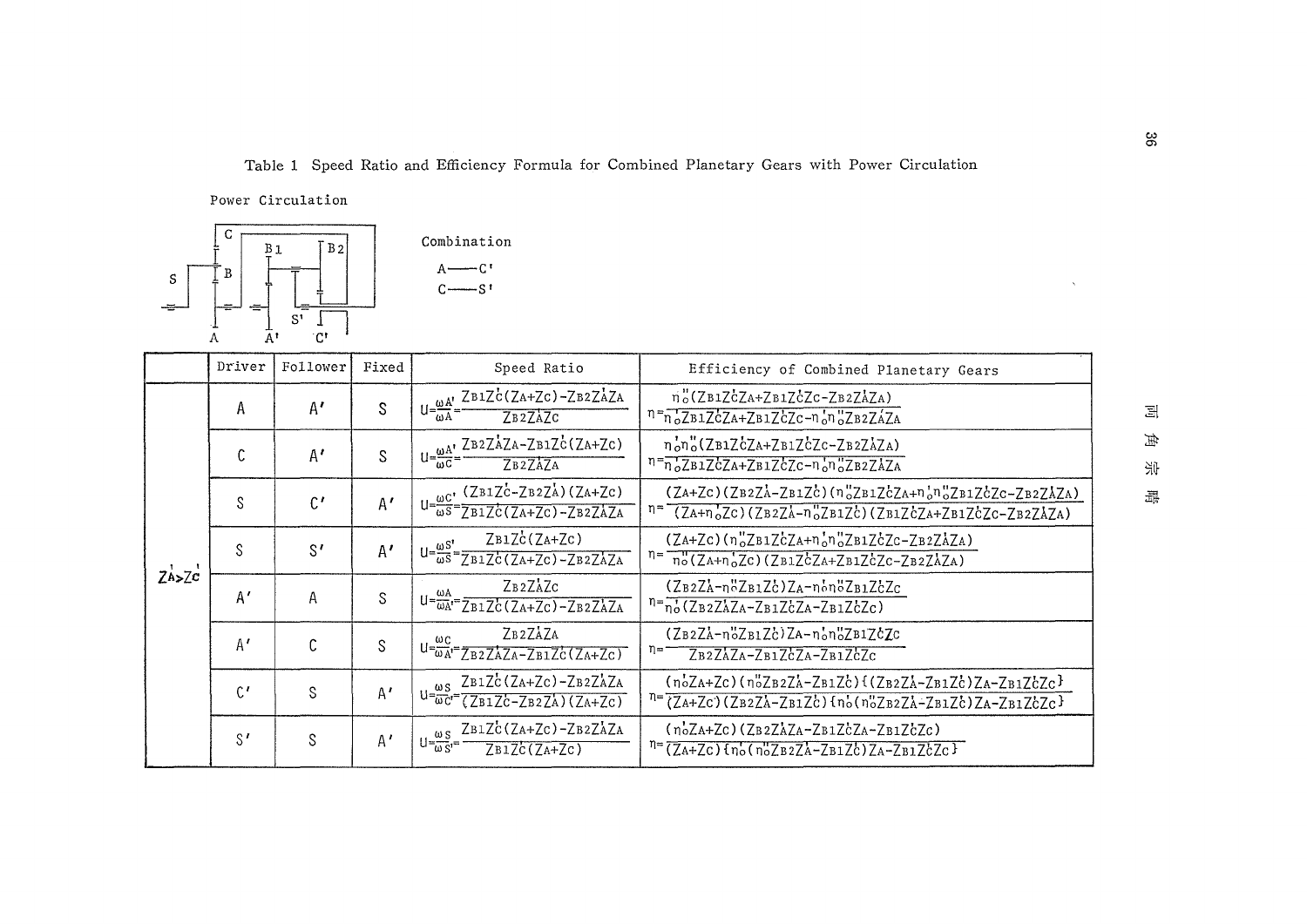Table 2 Speed Ratio and Efficiency Formula for Combined Planetary Gears with Power Division

Power Division



|        | Driver        | Follower     | Fixed | Speed Ratio                                                                                                                                                                                                                                                                            | Efficiency of Combined Planetary Gears                                                                                                                                                                                                                            |
|--------|---------------|--------------|-------|----------------------------------------------------------------------------------------------------------------------------------------------------------------------------------------------------------------------------------------------------------------------------------------|-------------------------------------------------------------------------------------------------------------------------------------------------------------------------------------------------------------------------------------------------------------------|
|        | А             | $A^{\prime}$ | S     | $\omega A'$ ZB1ZC(ZA+ZC)-ZB2ZAZA<br>$U = \frac{1}{\omega A}$<br>ZB2ZAZC                                                                                                                                                                                                                | nono (ZB1ZCZA+ZB1ZCZC-ZB2ZAZA)<br>$\eta =$<br>ZB1ZCZA+noZB1ZCZc-noZB2ZAZA                                                                                                                                                                                         |
|        | U             | A'           | S     | $\mathbf{1} = \mathbf{W} \mathbf{A}^{\dagger} = \mathbf{Z} \mathbf{B} \mathbf{2} \mathbf{Z} \mathbf{A} \mathbf{Z} \mathbf{A} - \mathbf{Z} \mathbf{B} \mathbf{1} \mathbf{Z} \mathbf{C} (\mathbf{Z} \mathbf{A} + \mathbf{Z} \mathbf{C})$<br>$Z_B$ <sub>2</sub> $Z_A$ $Z_A$<br>$\omega$ C | $n=\frac{n'_on''(Z_{\rm BI} Z_{\rm C}^1 Z_{\rm A}+Z_{\rm B1} Z_{\rm C}^1 Z_{\rm C}-Z_{\rm B2} Z_{\rm A}^1 Z_{\rm A})}{n'_o Z_{\rm B1} Z_{\rm C}^1 Z_{\rm A}+Z_{\rm B1} Z_{\rm C}^1 Z_{\rm C}-n'_o n''_o Z_{\rm B2} Z_{\rm A} Z_{\rm A}}$                          |
|        | S             | C'           | A'    | $U = \frac{\omega C'}{\omega S} \frac{(Z_{B1}Z_{C}^{\prime} - Z_{B2}Z_{A}^{\prime}) (Z_{A} + Z_{C})}{Z_{B1}Z_{C}^{\prime} (Z_{A} + Z_{C}) - Z_{B2}Z_{A}^{\prime}Z_{A}}$                                                                                                                | n="0.(ZA+Zc)(ZB2ZA-ZB1Zc){(ZA+noZc)ZB1ZcZA+(noZA+Zc)ZB1ZcZc-no(ZA+noZc)ZB2ZAZA }<br>(ZA+noZc)(noZA+Zc)(noZB2ZA-ZB1Zc)(ZB1ZcZA+ZB1ZcZc-ZB2ZAZA)                                                                                                                    |
|        | S             | S'           | A'    | $Z_{B1}Z_{C}$ ( $Z_{A}+Z_{C}$ )<br>$U = \frac{\omega S'}{\omega}$<br>$\omega$ s Z <sub>B1</sub> Z <sub>C</sub> (Z <sub>A+</sub> Z <sub>C</sub> )-Z <sub>B2</sub> Z <sub>A</sub> Z <sub>A</sub>                                                                                         | $n=\frac{n_o^1(Z_A+Z_C)\{n_o^1(Z_A+n_o^1Z_C)Z_B1Z_C^1Z_A+n_o^1(n_o^1Z_A+Z_C)Z_B1Z_C^1Z_C-(Z_A+n_o^1Z_C)Z_B2Z_A^1Z_A\}}{n_o^1(Z_A+n_o^1Z_C)(n_o^1Z_A+Z_C)(Z_B1Z_C^1Z_A+Z_B1Z_C^1Z_C-Z_B2Z_A^1Z_A)}$                                                                |
| ZA< ZC | A'            | A            | S     | $Z_B2Z_AZ_C$<br>$11 \approx \frac{\omega A_2}{\omega A_1}$<br>$\omega$ <sup>A</sup> <sup>+</sup> Z <sub>B1</sub> Z <sub>C</sub> (Z <sub>A+ZC</sub> )-Z <sub>B2</sub> Z <sub>A</sub> Z <sub>A</sub>                                                                                     | $n = \frac{n_o^t (Z_B z Z_A^t - n_o^t Z_B z Z_C^t) Z_A - n_o^t Z_B z Z_C^t Z_C}{Z_B z Z_A^t Z_A - Z_B z Z_C^t Z_A - Z_B z Z_C^t Z_C}$                                                                                                                             |
|        | $A^{\prime}$  | C            | S     | $Z_B$ <sub>2</sub> $Z_A$ <sup><math>Z_A</math></sup><br>$U = \frac{\omega C}{\omega}$<br>$\overline{\omega_A}$ $\overline{Z_B^2 Z_A^1 Z_A - Z_B^1 Z_C^2 (Z_A + Z_C)}$                                                                                                                  | $n = \frac{n_0^1 (Z_B 2Z_A^1 - n_0^0 Z_B 1Z_C^1) Z_A - n_0^1 n_0^0 Z_B 1Z_C^1 Z_C}{Z_B 2Z_A^1 Z_A - Z_B 1Z_C^1 Z_A - Z_B 1Z_C^1 Z_C}$                                                                                                                             |
|        | $\mathcal{C}$ | S            | A'    | $U=\frac{\omega S}{\omega C}=\frac{Z_{B1}Z_{C}^{\dagger}(Z_{A}+Z_{C})-Z_{B2}Z_{A}^{\dagger}Z_{A}}{(Z_{B1}Z_{C}^{\dagger}-Z_{B2}Z_{A}^{\dagger})(Z_{A}+Z_{C})}$                                                                                                                         | $n = \frac{(n_0 Z_A + Z_C)(Z_A + n_0 Z_C)(Z_B z Z_A - n_0 Z_B z Z_C)}{(Z_B z Z_A Z_A - Z_B z Z_C Z_A - Z_B z Z_C Z_C)}$<br>$(Z_{A}+Z_{C})$ $(Z_{B2}Z_{A}-Z_{B1}Z_{C})$ $(I_{n'z_{A}+Z_{C}})(Z_{B2}Z_{A}-n''z_{B1}Z_{C})Z_{A}-n''(Z_{A}+n'z_{C})Z_{B1}Z_{C}Z_{C})$ |
|        | $S^{\prime}$  | S            | A'    | $\frac{\omega S}{\omega S} = \frac{Z B1 Zc (Z_A + Z_C) - Z B2 Z_A Z_A}{\omega S}$<br>$Z_{B1}Zc(Z_{A+}Z_{C})$<br>$\omega S'$                                                                                                                                                            | $(n_0Z_A+Z_C)(Z_A+n_0Z_C)(Z_BzZ_AZ_A-Z_B1Z_CZ_A-Z_B1Z_CZ_C)$<br>$(Z_{A}+Z_{C})$ {(noZA+Zc)(noZB2ZA-ZB1Zc)ZA-(ZA+noZc)ZB1ZcZc}                                                                                                                                     |

 $\sim$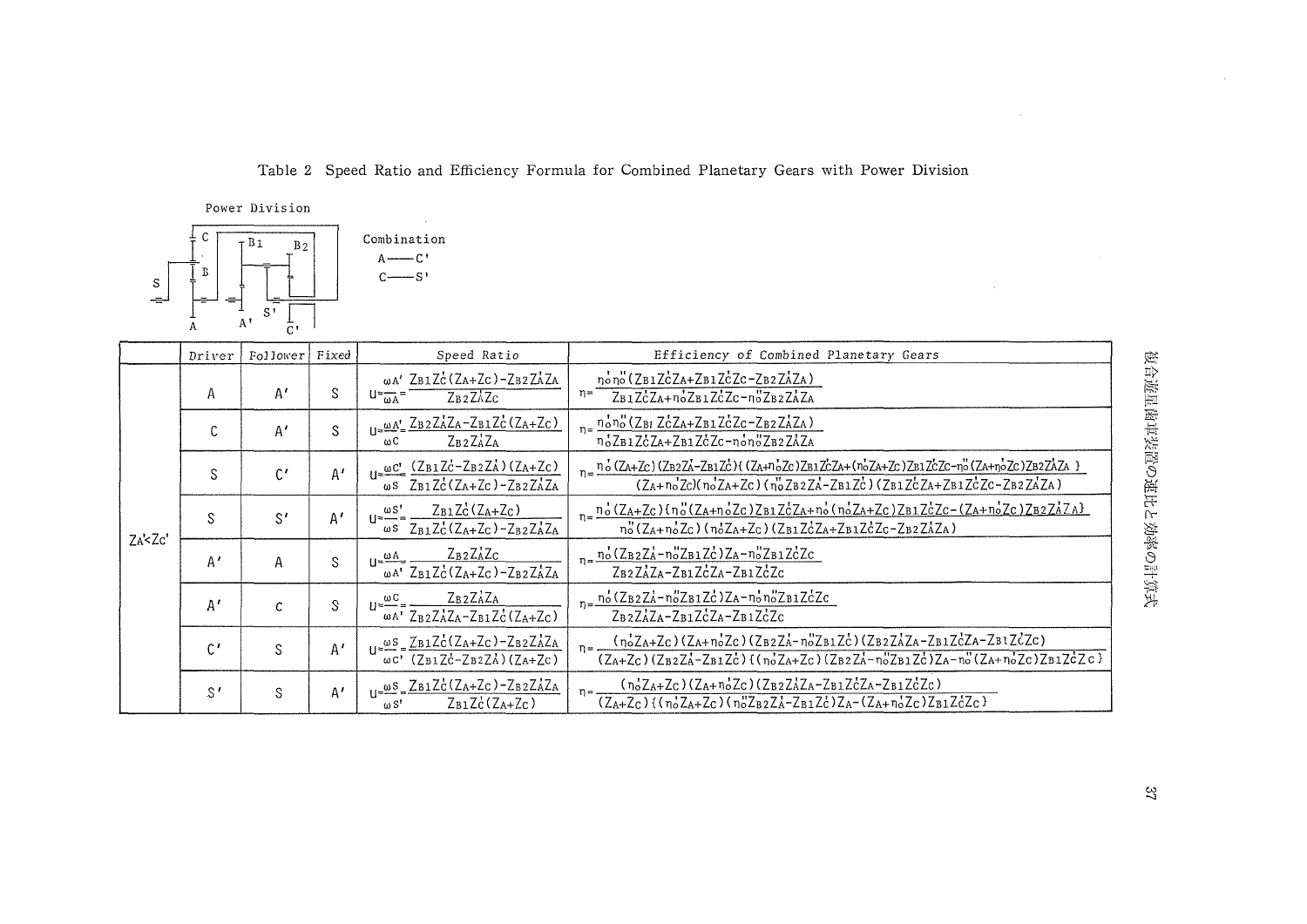Table 3 Speed Ratio and Efficiency Formula for Combined Planetary Gears with Power Circulation

 $38$ 

Power Circulation



|             | Driver       | Follower       | Fixed        | Speed Ratio                                                                                                      | Efficiency of Combined Planetary Gears                                                                                                                                                                                                                                                 |
|-------------|--------------|----------------|--------------|------------------------------------------------------------------------------------------------------------------|----------------------------------------------------------------------------------------------------------------------------------------------------------------------------------------------------------------------------------------------------------------------------------------|
|             | Α            | $A^{\prime}$   | S            | $\omega A'$ ZB2ZAZc-(ZA+Zc)ZB1Zc<br>ZB <sub>2</sub> ZAZC<br>ωA                                                   | nono(ZB1ZcZA+ZB1ZcZc-ZB2ZAZc)<br>ZB1ZcZA+noZB1ZcZc-nonoZB2ZAZc                                                                                                                                                                                                                         |
|             | C            | A'             | S            | $\omega A'$ (ZA+ZC)ZB1ZC-ZB2ZAZC<br>ZB <sub>2</sub> ZAZA<br>ωc.                                                  | $\frac{n_o''(Z_{B1}Z_0^tZ_{A}+Z_{B1}Z_0^tZ_C-Z_{B2}Z_A^tZ_C)}{Z_{B1}Z_0^tZ_{A}+n_o'Z_{B1}Z_0^tZ_C-n_o'n_o''Z_{B2}Z_A^tZ_C}$                                                                                                                                                            |
|             | S            | $\mathfrak{g}$ | $A^{\prime}$ | $U=\frac{\omega c^{\prime}}{\omega s}=\frac{(ZB1Z\dot{c}-ZB2Z\dot{A})(ZA+Zc)}{(ZA+Zc)ZB1Z\dot{c}-ZB2Z\dot{A}Zc}$ | $(ZA+ZC)$ $(ZB2ZA-ZB1ZC)$ $(\eta \circ \eta \circ ZB1ZCZA+\eta \circ ZB1ZCZC-ZB2ZAZC)$<br>$n = \frac{(n_0 Z_A + Z_C)(Z_B z Z_A - n_0 Z_B z Z_C)(Z_B z Z_C Z_A + Z_B z Z_C Z_C - Z_B z Z_A Z_C)}$                                                                                       |
|             | S            | S'             | A'           | $ZB1Zc(ZA+Zc)$<br>$11 = \frac{\omega S^1}{2}$<br>$\omega$ s <sup>-</sup> ZB1Zc(ZA+Zc)-ZB2ZAZc                    | $(ZA+Zc)$ $(n_0n_0ZB1ZcZA+n_0ZB1ZcZc-ZB2ZAZc)$<br>$\eta = -$<br>$n_o''(n_oZ_A+Zc)$ (ZB1ZCZA+ZB1ZCZC-ZB2ZAZc)                                                                                                                                                                           |
| $Z_A > Z_C$ | A'           | А              | S            | ZB2ZAZC<br>$U = \frac{\omega A}{\omega A} = \frac{L B 2L A L C}{Z B 2L A Z C - (Z A + Z C) Z B 1 Z C}$           | no(noZB2ZA-ZB1ZC)ZC-ZB1ZCZA<br>$n = \frac{1}{n \cdot n \cdot 0} \cdot \frac{1}{(2B2Z\lambda Zc - ZB1Z\lambda Zc - ZB1Z\lambda Zc)}$                                                                                                                                                    |
|             | A'           | $\mathcal{C}$  | S.           | ZB <sub>2</sub> ZAZA<br>$1 = \frac{\omega C}{\omega}$<br>$\omega A'$ (ZA+ZC)ZB1ZC-ZB2ZAZC                        | no(noZB2ZA-ZB1ZC)ZC-ZB1ZCZA<br>$\eta = \frac{1}{\eta_o^0(ZB2ZAZc-ZB1ZcZc-ZB1ZcZA)}$                                                                                                                                                                                                    |
|             | $\mathsf{C}$ | S              | A'           | $U = \frac{\omega s}{\omega c} = \frac{(ZA + ZC)ZB1Zc - ZB2ZAZc}{(ZB1Zc - ZB2ZA)(ZA + Zc)}$                      | $n = \frac{(n_{o}^{t}Z_{A} + Z_{c})(Z_{B2}Z_{A} - n_{o}^{u}Z_{B1}Z_{c})(Z_{B2}Z_{A}^{t}Z_{c} - Z_{B1}Z_{c}^{t}Z_{c} - Z_{B1}Z_{c}^{t}Z_{A})}{(Z_{B2}Z_{A}^{t}Z_{c} - Z_{B1}Z_{c}^{t}Z_{c} - Z_{B1}Z_{c}^{t}Z_{A})}$<br>$(ZA+ZC) (Z_BZZA-ZB1ZC)$ ( $(Z_BZZA-n_0ZB1ZC)ZC-n_0n_0ZB1ZCZA)$ |
|             | $S^{\prime}$ | S              | A'           | $\omega$ s ZB1ZC(ZA+ZC)-ZB2ZAZC<br>$Z_{B1}Zc(Z_{A}+Z_{C})$<br>$\omega$ S <sup>t</sup>                            | $n_o''$ ( $n_oZ_A+Z_C$ ) ( $Z_B2Z_AZ_C-Z_B1Z_CZ_C-Z_B1Z_CZ_A$ )<br>$n = -$<br>$(Z_A+Z_C)$ { $(Z_B2Z_A-n_0^1Z_B1Z_C)Z_C-n_0^1n_0^1Z_B1Z_C^1Z_A$ }                                                                                                                                       |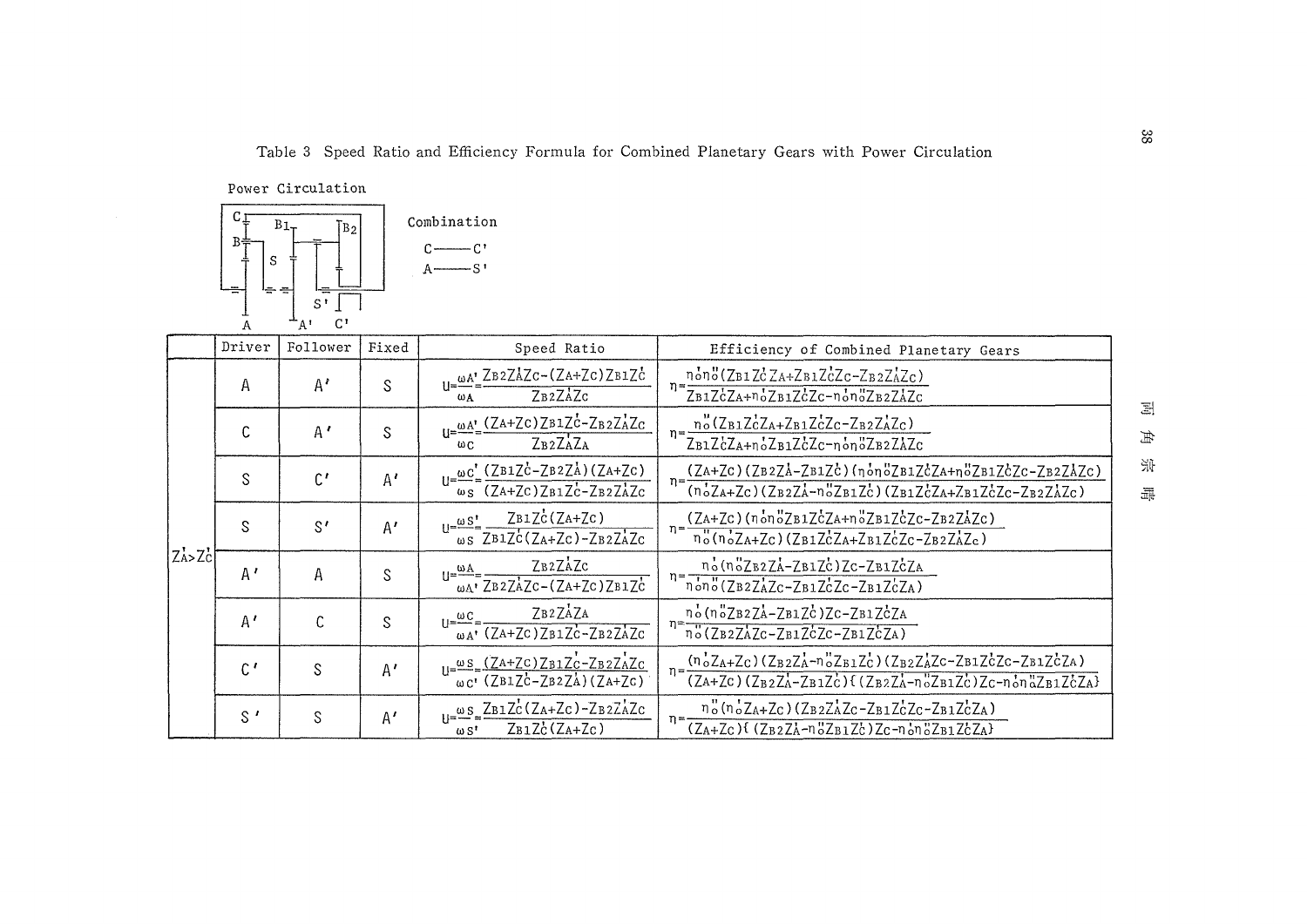Table4 Speed Ratio and Efficiency Formula for Combined Planetary Gears with Power Division

Power Division



|                                   | Driver       | Follower     | Fixed        | Speed Ratio                                                                                                                                                                                 | Efficiency of Combined Planetary Gears                                                                                                                                                                                                                               |
|-----------------------------------|--------------|--------------|--------------|---------------------------------------------------------------------------------------------------------------------------------------------------------------------------------------------|----------------------------------------------------------------------------------------------------------------------------------------------------------------------------------------------------------------------------------------------------------------------|
| $Z$ <sup>2</sup> $Z$ <sup>2</sup> | Α            | A'           | S            | WA' ZB2ZAZC-(ZA+ZC)ZB1ZC<br>ZB2ZAZC<br>ωA                                                                                                                                                   | nono(ZB1ZcZA+ZB1ZcZc-ZB2ZAZc)<br>ZB1ZcZA+noZB1ZcZc-nonoZB2ZAZc                                                                                                                                                                                                       |
|                                   | $\sim$<br>٠. | A'           | S            | ωΑ' (ZA+Zc)ZB1Zc-ZB2ZAZc<br>ZB2ZAZA<br>ωC                                                                                                                                                   | $n = \frac{n \cdot n \cdot \cdot (Z B1 Z C Z A + Z B1 Z C Z C - Z B2 Z A Z C)}{n}$<br>$n_{0}$ 7B17c7A+7B17c7c-n <sub>0</sub> 7B27A7c                                                                                                                                 |
|                                   | S            | $\mathsf{C}$ | $A^{\prime}$ | $U = \frac{\omega C'}{C} = \frac{(ZB1ZC-ZB2ZA)}{(ZA+ZC)}$<br>$\omega$ S (ZA+ZC)ZB1ZC-ZB2ZAZC                                                                                                | $n = \frac{n^6 (ZA+ZC)(ZB2ZA-ZB1ZC)(ZA+n^5ZC)ZB1ZCZA+(n^5ZA+ZC)(ZB1ZCZC-n^5ZB2ZAZC))}{(ZA+n^5ZC)(n^5ZA+ZC)(n^5ZB2ZA-ZB1ZC)(ZB1ZCZA+ZB1ZCZC-ZB2ZAZC)}$                                                                                                                |
|                                   | S.           | $S^{\prime}$ | Α            | $Z_{B1}Z_{C}^{\prime}(Z_{A}+Z_{C})$<br>$\omega S$<br>i i=--- =<br>$\omega$ s Z <sub>B1</sub> Z <sub>C</sub> (Z <sub>A+</sub> Z <sub>C</sub> )-Z <sub>B2</sub> Z <sub>A</sub> Z <sub>C</sub> | $\frac{n_{o}(ZA+Zc)_{n_{o}(Za+n_{o}Zc)Z_{B1}Z_{C}Z_{A}+n_{o}Z_{A}Zc)_{n_{o}(Z_{B1}Z_{C}Zc-Z_{B2}Z_{A}Zc)_{1}}{n_{o}(Z_{B1}Z_{C}Zc-Z_{B2}Z_{A}Zc)_{1}}$<br>nº (ZA+n·2c) (n·2A+Zc) (ZB1ZcZA+ZB1ZcZc-ZB2ZAZc)                                                           |
|                                   | A'           | A            | S            | $Z_B2Z_AZ_C$<br>ωA<br>$\omega A'$ ZB2ZAZc-(ZA+Zc)ZB1Zc                                                                                                                                      | $(Z_B2Z_A-n_0Z_B1Zc)Zc-n_0n_0Z_B1ZcZ_A$<br>$Z_B2Z_AZ_C-Z_B1Z_CZ_C-Z_B1Z_CZ_A$                                                                                                                                                                                        |
|                                   | A'           | C            | S            | ZB2ZAZA<br>ωс<br>$11$ = $-$<br>$\omega A'$ (ZA+Zc)ZB1Zc-ZB2ZAZc                                                                                                                             | $n = \frac{n_o (Z_B z Z_A - n_o Z_B z Z_C) Z_C - n_o Z_B z Z_C Z_A}{}$<br>ZB2ZAZC-ZB1ZCZC-ZB1ZCZA                                                                                                                                                                    |
|                                   | $C^{\prime}$ | S            | A'           | $u = \frac{ws}{1} \frac{(Z_A + Z_C)Z_B1Z_C - Z_B2Z_AZ_C}{(Z_A + Z_C)Z_BZ_C}$<br>$\omega$ C' (ZB1Zc-ZB2ZA)(ZA+Zc)                                                                            | $(n_{o}Z_{A}+Z_{C})(Z_{A}+n_{o}Z_{C})(Z_{B}zZ_{A}+n_{o}Z_{B}1Z_{C})(Z_{B}zZ_{A}Z_{C}-Z_{B}1Z_{C}Z_{C}-Z_{B}1Z_{C}Z_{A})$<br>$(Z_{A}+Z_{C})$ (ZB2ZA-ZB1ZC) { $(Z_{A}+n_{o}^{+}Z_{C})$ (ZB2ZA-n <sup>1</sup> 2ZB1ZC)Zc-n <sup>2</sup> (n <sup>1</sup> 2ZA+Zc)ZB1ZCZA } |
|                                   | $S^{\prime}$ | S            | Α'           | $U = \frac{\omega s}{\omega} = \frac{Z_{B1}Z_{C}^{t}(Z_{A}+Z_{C}) - Z_{B2}Z_{A}^{t}Z_{C}}{Z_{A2}Z_{C}Z_{C}}$<br>$Z_{B1}Z_{C}^{\prime}$ ( $Z_{A}+Z_{C}$ )<br>$\omega$ s'                     | $(n_0^1Z_A+Z_C)(Z_A+n_0^1Z_C)(Z_B2Z_AZ_C-Z_B1Z_CZ_C-Z_B1Z_CZ_A)$<br>$(Z_A+Z_C)$ { $(Z_A+\eta_0^tZ_C)$ $(\eta_0^uZ_BzZ_A-Z_B1Z_C^t)Z_C-(\eta_0^tZ_A+Z_C)Z_B1Z_C^tZ_A$ }                                                                                               |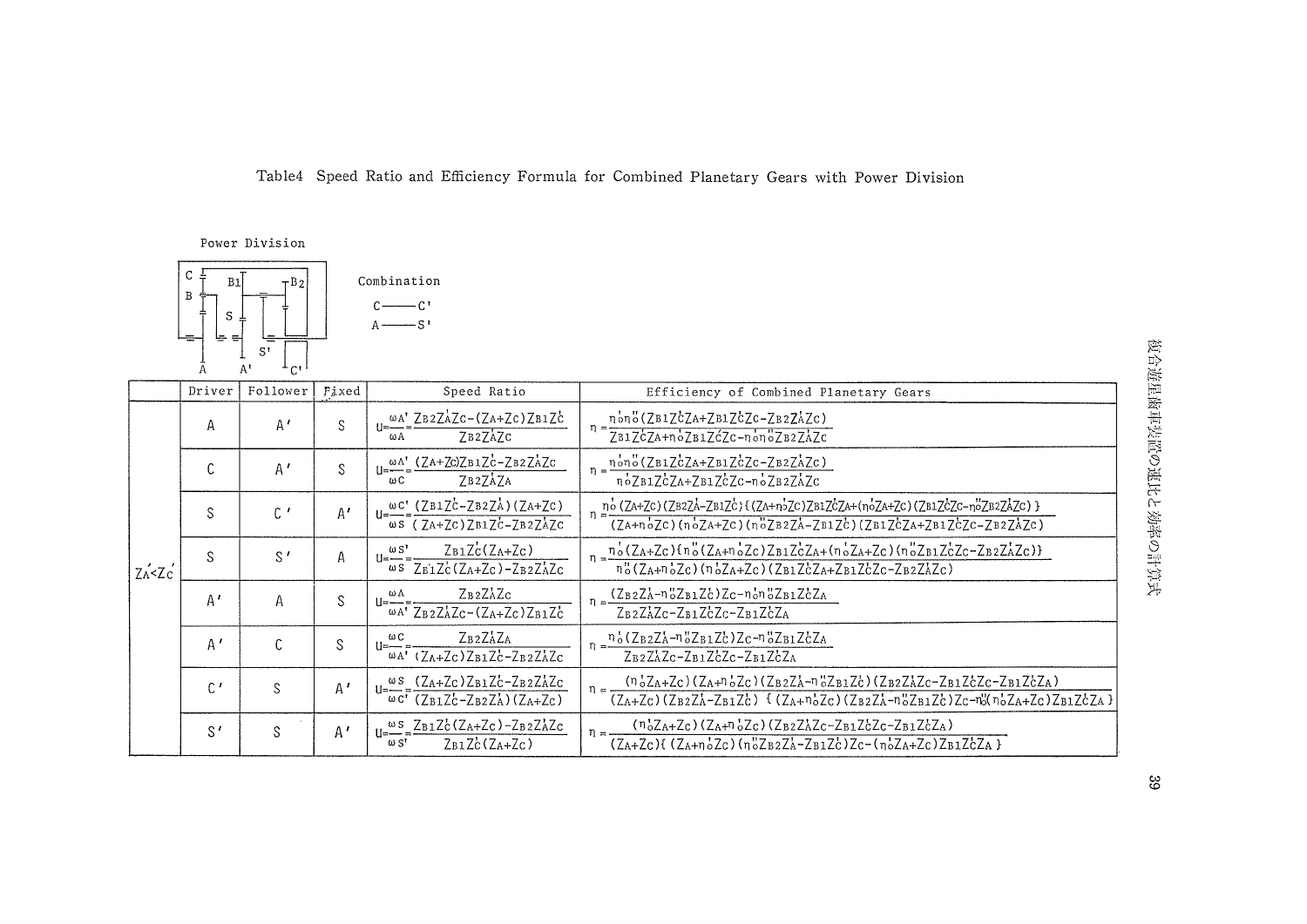Power Division



|             | Driver       | Follower      | Fixed | Speed Ratio                                                                                                                         | Efficiency of Combined Planetary Gears                                                                                                                                                                         |
|-------------|--------------|---------------|-------|-------------------------------------------------------------------------------------------------------------------------------------|----------------------------------------------------------------------------------------------------------------------------------------------------------------------------------------------------------------|
|             | Α            | $A^{\prime}$  | C     | ωΑ' ZB2ZAZA+ZB1ZCZC<br>$   = -$<br>$Z_{B2}Z_{A}^{1}(Z_{A}+Z_{C})$<br>ωA                                                             | no(ZA+noZc)(ZB2ZAZA+ZB1ZcZc)<br>$\overline{(Z_A+Z_C) \{n_0^2Z_BzZ_AZ_A+(1-n_0^{\prime 2})Z_B1Z_CZ_A+n_0^2Z_B1Z_CZ_C\}}$                                                                                        |
|             | S            | $A^{\prime}$  | C     | $U = \frac{\omega A^{\prime}}{2B2Z\Delta Z + 2B1Z\dot{c}Zc}$<br>ZB2ZAZA<br>$\omega$ S                                               | $n=\frac{n_0n_0'(Z_{B2}Z_{A}Z_{A}+Z_{B1}Z_{C}Z_{C})}{n_0n_0'Z_{B2}Z_{A}Z_{A}+n_0'(1-n_0'^2)Z_{B1}Z_{C}Z_{A}+Z_{B1}Z_{C}Z_{C}}$                                                                                 |
|             | C            | C             | A'    | $U = \frac{\omega c'}{\omega c} = \frac{(Z_{B1}Z_{C} - Z_{B2}Z_{A}^{\dagger})Z_{C}}{Z_{B2}Z_{A}Z_{A} + Z_{B1}Z_{C}^{\dagger}Z_{C}}$ | $n = \frac{(Z_{B2}Z_{A} - Z_{B1}Z_{C})(n_{0}Z_{B2}Z_{A}Z_{A} + n_{0}Z_{B1}Z_{C}Z_{C})}{(Z_{B2}Z_{A}Z_{C}Z_{C})}$<br>$(ZB2ZA-n''ZB1Zc)(ZB2ZAZA+ZB1ZcZc)$                                                        |
|             | C            | $S^{\prime}$  | A'    | ZB1ZcZc<br>$U = \frac{\omega S^{1}}{2}$<br>$\omega$ C ZB2ZAZA+ZB1ZCZC                                                               | $n = n_0 n_0 Z_B 2 Z_A Z_A + Z_{B1} Z_C Z_C$<br>ZB2ZAZA+ZB1ZCZC                                                                                                                                                |
| $Z_A > Z_C$ | A'           | Α             | C     | $U = \frac{\omega A}{\omega A'} = \frac{Z B 2 Z A (Z A + Z C)}{Z B 2 Z A Z A + Z B 1 Z C Z C}$                                      | $\eta = \frac{(Z_A + Z_C) \{ \eta_o^t (\eta_o^u Z_B z Z_A - Z_B z Z_C^t) Z_A + (\eta_o^u)^2 (\eta_o^t Z_A + Z_C) Z_B z Z_C^t \}}{n_o^u (\eta_o^t Z_A + Z_C) (Z_B z Z_A^t Z_A + Z_B z_C^t Z_C)}$                |
|             | A'           | S             | C     | ZB2ZAZA<br>$U = \frac{\omega S}{\omega}$<br>$\overline{\omega A'}$ ZB2ZAZA+ZB1ZCZC                                                  | $n = (n\frac{8}{2B}2Z_{A}-Z_{B1}Z_{C})Z_{A}+(n\frac{n}{2})^{2}(Z_{A}+n\frac{1}{2}Z_{C})Z_{B1}Z_{C}$<br>$n_0$ " (Z <sub>B2</sub> Z <sub>A</sub> Z <sub>A+</sub> Z <sub>B1</sub> Z <sub>c</sub> Z <sub>c</sub> ) |
|             | $C^{\prime}$ | $\mathcal{C}$ | A'    | $U = \frac{\omega C}{1} \frac{Z_B 2 Z_A Z_{A} + Z_B 1}{Z_C Z_C}$<br>$\omega$ <sup>c</sup> (ZB1Zc-ZB2ZA)Zc                           | $n = \frac{n \cdot (n \cdot 7B2ZA - ZB1ZC)(ZB2ZAZA + ZB1ZCC)}{(ZB2ZA - ZB1ZC)(n \cdot 7B2ZAZA + n \cdot 7B1ZCC)}$                                                                                              |
|             | $S^{\prime}$ | C             | A'    | ως ZB2ZAZA+ZB1ZCZC<br>$11 = -$<br>$\omega$ S <sup>T</sup><br>7B17cZc                                                                | $=\frac{\eta \delta \eta \delta (ZB2Z\Delta ZA+ZB1Z\dot{c}Zc)}{\eta \delta \eta \delta ZB1Z\dot{c}Zc+ZB2Z\dot{c}ZA}$                                                                                           |

 $\Xi$  $\#$ 했  $\frac{1}{\sqrt{2\beta_0}}$ 

 $40\,$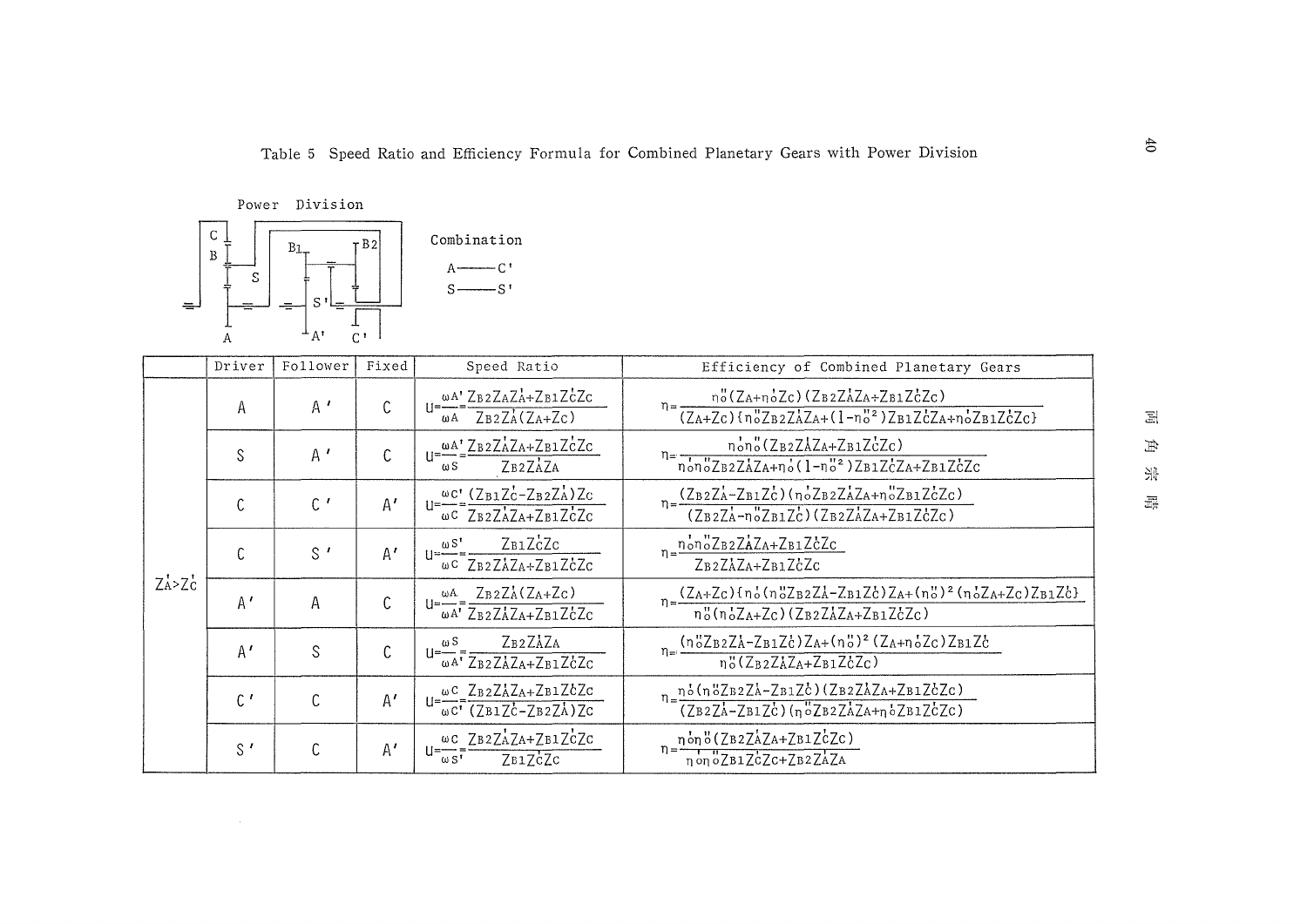Table 6 Speed Ratio and Efficiency Formula for Combined Planetary Gears with Power Circulation



|         | Driver          | Follower Fixed |    | Speed Ratio                                                                                                                                                                                                                                        | Efficiency of Combined Planetary Gears                                                                                                                                                                                                                                                                             |
|---------|-----------------|----------------|----|----------------------------------------------------------------------------------------------------------------------------------------------------------------------------------------------------------------------------------------------------|--------------------------------------------------------------------------------------------------------------------------------------------------------------------------------------------------------------------------------------------------------------------------------------------------------------------|
|         | А               | $A^{\prime}$   | C. | $\underbrace{\omega A^{\prime}}_{\mathbf{Z} \mathbf{B} 2} \underline{Z} \underline{A} \underline{Z} \underline{A} + \underline{Z} \underline{B} \underline{1} \underline{Z} \underline{C} \underline{Z} \underline{C}$<br>$Z_B2Z_A(Z_A+Z_C)$<br>ωA | $n_o''(\eta_o'Z_A+Z_C)(Z_B2Z_AZ_A+Z_B1Z_CZ_C)$<br>$(Z_A + Z_C)$ (n on "ZB2ZAZA+no'(1-n"2)ZB1ZCZA+ZB1ZCZC}                                                                                                                                                                                                          |
|         | S               | $A^{\prime}$   | €  | $U = \frac{\omega A'}{2B2ZAZA+ZB1ZcZc}$<br>ZB <sub>2</sub> ZAZA<br>$\omega S$                                                                                                                                                                      | nono(ZB2ZAZA+ZB1ZcZc)<br>$n =$ —–<br>$n_0$ <sup>1</sup> $ZB2ZAZA+n_0$ <sup>1</sup> (1- $n_0$ <sup>12</sup> ) $ZB1ZcZA+ZB1ZcZc$                                                                                                                                                                                     |
|         | C               | $C^{\prime}$   | A' | $u = \frac{\omega c'}{\omega c} = \frac{(Z_{B1}Z_{C}^{\prime} - Z_{B2}Z_{A}^{\prime})Z_{C}}{Z_{B2}Z_{A}^{\prime}Z_{A} + Z_{B1}Z_{C}^{\prime}Z_{C}}$                                                                                                | $\eta = \frac{(Z_{B2} Z \lambda - Z_{B1} Z \lambda) \{ \eta_0^U Z_{B2} Z \lambda Z \lambda + \{ \eta_0^2 - 1 \} Z_{B1} Z \lambda Z \lambda + \eta_0^1 Z_{B1} Z \lambda Z \lambda}{\eta_0^1 (\eta_0^U Z_{B2} Z \lambda - Z_{B1} Z \lambda) \{ Z_{B2} Z \lambda Z \lambda + Z_{B1} Z \lambda Z \lambda Z \lambda} }$ |
| ZA < ZC | C.              | $S^{\prime}$   | A' | $U = \frac{\omega S}{\omega C} = \frac{Z_B 1 Z_C^2 Z_C}{Z_B 2 Z_A^2 Z_A + Z_B 1 Z_C^2 Z_C}$                                                                                                                                                        | $n = \frac{n_0^{\nu} Z_B 2 Z_A Z_A + (n_0^{\nu^2} - 1) Z_B 1 Z_C Z_A + n_0^{\nu} Z_B 1 Z_C Z_C}{n_0^{\nu^2} Z_B Z_C Z_B}$<br>$Z_B2Z_AZ_A+Z_B1Z_CZ_C$                                                                                                                                                               |
|         | $A^I$           | Α              | C  | $u = \frac{\omega A}{\omega A^T} \frac{Z_B 2 Z_A (Z_A + Z_C)}{Z_B 2 Z_A Z_A + Z_B 1 Z_C^2 Z_C}$                                                                                                                                                    | $\eta = \frac{(Z_A + Z_C) \{ \eta_o^{12} (Z_A + \eta_o^1 Z_C) Z_B \mathbf{1} Z_C^1 + \{ \eta_o^1 Z_B \mathbf{2} Z_A^1 - Z_B \mathbf{1} Z_C^1 \} (Z_A + \eta_o^1 Z_C) (Z_B \mathbf{2} Z_A^1 Z_A + Z_B \mathbf{1} Z_C^1 Z_C)}$                                                                                       |
|         | A'              | S              | C. | $U = \frac{\omega S}{\omega A'} = \frac{L B2 L A L A}{Z B2 Z A Z A + Z B1 Z C Z C}$                                                                                                                                                                | $n = \frac{n_0^{12} (Z_A + n_0^T Z_C) Z_B I Z_C + (n_0^T Z_B Z_A - Z_B I Z_C^T) Z_A}{n}$<br>no(ZB2ZAZA+ZBLZcZc)                                                                                                                                                                                                    |
|         | $\mathfrak{C}'$ | C              | Α' | $u = \frac{\omega c}{2B2ZAZA+ZB1}ZcZc$<br>$\omega$ C' (ZB1ZC-ZB2ZA)ZC                                                                                                                                                                              | $\frac{n_{6}(Z_{B2}Z_{A}^{1}-n_{0}^{0}Z_{B1}Z_{C}^{1})(Z_{B2}Z_{A}^{1}Z_{B1}Z_{C}^{1}Z_{C})}{(Z_{B2}Z_{A}^{1}-Z_{B1}Z_{C}^{1})(n_{0}^{0}(Z_{A}+n_{0}^{1}Z_{C})Z_{B1}Z_{C}^{1}+n_{0}^{12}(Z_{B2}Z_{A}^{1}-n_{0}^{0}Z_{B1}Z_{C}^{1})Z_{A}]}$                                                                         |
|         | $S^{\prime}$    | C              | A' | $u = \frac{\omega c}{2B2ZAZA+ZB1ZcZc}$<br>$\omega S$ <sup>'</sup><br>ZB1ZcZc                                                                                                                                                                       | $n = \frac{n_0 n_0'' (Z_B z Z_A Z_A + Z_B z Z_C)}{n}$<br>$n_0''(Z_{A}+n_0'Z_C)Z_{B1}Z_{C}^L+n_0'^2(Z_{B2}Z_{A}^L-n_0''Z_{B1}Z_C^L)Z_{A}$                                                                                                                                                                           |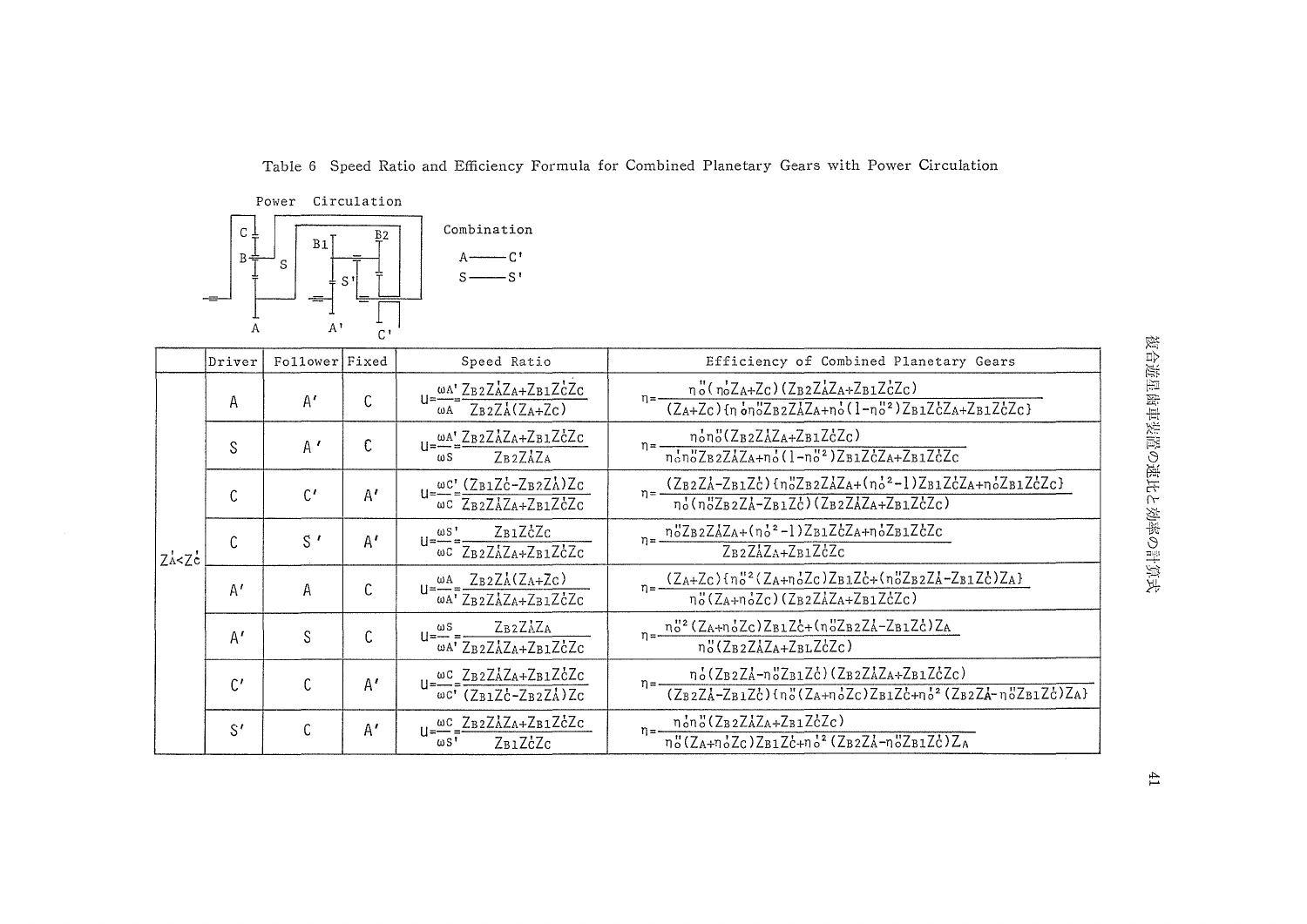Table 7 Speed Ratio and Efficiency Formula for Combined Planetary Gears with Power Division



|                                 | Driver         | Follower        | Fixed        | Speed Ratio                                                                                                                                                                                    | Efficiency of Combined Planetary Gears                                                                                                                                           |
|---------------------------------|----------------|-----------------|--------------|------------------------------------------------------------------------------------------------------------------------------------------------------------------------------------------------|----------------------------------------------------------------------------------------------------------------------------------------------------------------------------------|
|                                 | $\mathsf{A}$   | A'              | U            | wA' ZB2ZA(ZA+Zc)-ZB1ZCZC<br>$Z_B2Z_A(Z_A+Z_C)$<br>ωA                                                                                                                                           | $n_o''$ (ZA+ $n_oZc$ )(ZB2ZAZA+ZB2ZAZc-ZB1ZCZc)                                                                                                                                  |
|                                 | S              | $A^{\prime}$    |              | $\omega A$ 'ZB2ZA(ZA+Zc)-ZB1ZcZc<br>ZB <sub>2</sub> ZAZA<br>$\omega$ <sub>S</sub>                                                                                                              | non"(ZB2ZAZA+ZB2ZAZc-ZB1ZcZc)<br>nonoZB2ZAZA+noZB2ZAZc+no(1-no2)ZB1ZcZA-no2ZB1ZcZc                                                                                               |
|                                 | C.             | $\mathfrak{c}'$ | A'           | $(Z_B_2Z_A-Z_B_1Z_C)Z_C$<br>$\omega$ C'<br>$\overline{\omega}$ C $\overline{Z}$ B2 $\overline{Z}$ A( $\overline{Z}$ A+ $\overline{Z}$ C) – $\overline{Z}$ B1 $\overline{Z}$ C $\overline{Z}$ C | $(Z_B2ZA-Z_B1Zc)$ $(n_0Z_B2ZAZ_A+Z_B2ZAZ_c-n_0Z_B1ZcZc)$<br>$\overline{(Z_BzZ_A-n_0^2Z_B1Z_c^2)(Z_BzZ_AZ_A+Z_BzZ_AZ_c-Z_B1Z_c^2Z_c)}$                                            |
|                                 | C              | $S^{\prime}$    | A'           | ZB1ZCZc<br>ωS'<br>$\overline{\omega c}$ ZB1ZcZc-ZB2ZA(ZA+Zc)                                                                                                                                   | nonoZB2ZAZA+noZB2ZAZc-ZB1ZcZc<br>ZB2ZAZA+ZB2ZAZC-ZB1ZCZC                                                                                                                         |
| Z <sup>t</sup> > Z <sup>t</sup> | A'             | Α               | C            | $ZB2ZA(ZA+ZC)$<br>ωA<br>$\frac{1}{\omega A}$ , $\frac{1}{\sqrt{B^2 ZA}(\sqrt{A^2 - 2B^2Z})^2}$                                                                                                 | $(ZA+ZC)$ {(noZA+ZC)(noZB2ZA-ZB1ZC)+no <sup>2</sup> noZB1ZCZA}<br>$n = -$<br>no(noZA+ZC)(ZB2ZAZA+ZB2ZAZC-ZB1ZCZC)                                                                |
|                                 | A'             | S               | C            | ZB2ZAZA<br>$\omega$ S<br>$\sqrt{\mu A'}$ ZB2ZA(ZA+ZC)-ZB1ZCZC                                                                                                                                  | $(ZA+noZc)(noZB2ZA-ZB1Zc)+(no')2ZB1ZcZA$<br>$n=\frac{1}{n^o(ZB2ZAZA+ZB2ZAZC-ZB1ZCZC)}$                                                                                           |
|                                 | $\mathfrak{c}$ | C               | $A^{\prime}$ | $u=\frac{\omega c}{\sqrt{E\cdot Z}}=\frac{Z_{B2}Z_{A}^{2}(Z_{A}+Z_{C})-Z_{B1}Z_{C}^{2}Z_{C}}{Z_{C}Z_{C}}$<br>$(Z_BZ_A-Z_BZ_C)Z_C$<br>$\omega$ C <sup>t</sup>                                   | $n_o(n_o^{\prime\prime}Z_BzZ_A-Z_B1Z_c^{\prime})(Z_BzZ_AZ_A+Z_BzZ_AZ_c-Z_B1Z_cZ_c)$<br>$\frac{1}{(Z_B Z_A - Z_B I Z_C)(Z_A + n_0 Z_C)(n_0 Z_B Z_A - Z_B I Z_C) + Z_B I Z_C Z_A}$ |
|                                 | S'             | C               | Α'           | $\frac{\omega c}{1-\omega c} \frac{Z_{B1}Z_{C}Z_{C}-Z_{B2}Z_{A}Z_{A}Z_{C}}{Z_{A}+Z_{C}}$<br>$Z_{B1}ZcZc$<br>$\omega S$ <sup>1</sup>                                                            | nono (ZB2ZAZA+ZB2ZAZc-ZB1ZcZc)<br>$n_0$ (ZB2ZA- $n_0$ ZB1Zc) Zc+ZB2ZAZA                                                                                                          |

 $\Xi$  $\#$ 张

 $\frac{\gamma}{2m}$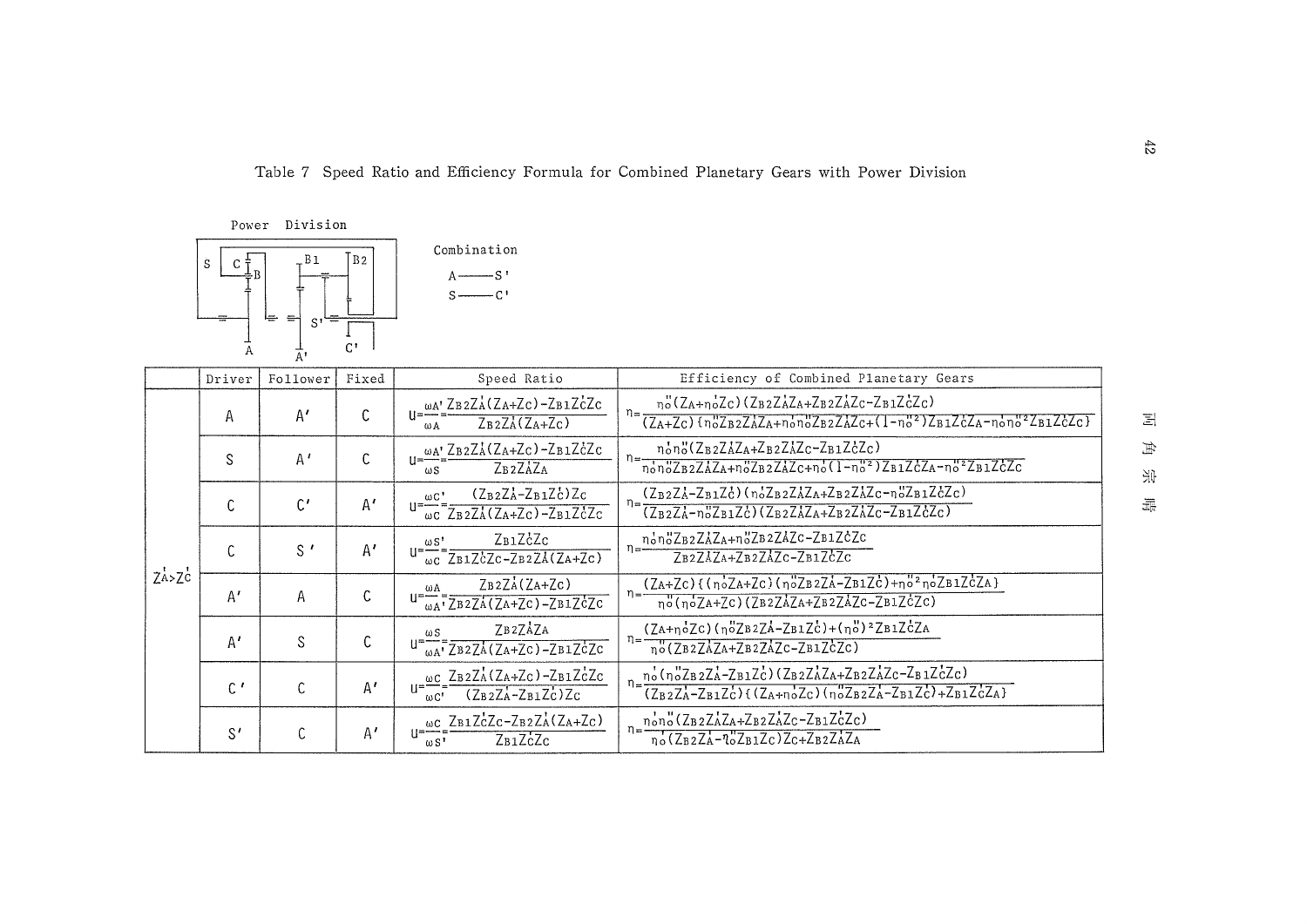Table 8 Speed Ratio and Efficiency Formula for Combined Planetary Gears with Power Circulation





|              | Driver       | Follower        | Fixed        | Speed Ratio                                                                                              | Efficiency of Combined Planetary Gears                                                                                                                                                                                        |
|--------------|--------------|-----------------|--------------|----------------------------------------------------------------------------------------------------------|-------------------------------------------------------------------------------------------------------------------------------------------------------------------------------------------------------------------------------|
|              | Α            | A'              |              | ωΑ' ZB2ZA(ZA+Zc)-ZB1ZcZc<br>$U = -$<br>$Z_B2ZA(Z_A+Z_C)$<br>ωA                                           | no(ZA+noZc)(ZB2ZAZA+ZB2ZAZc-ZB1ZcZc)<br>$n = (Z_{A}+Z_{C})$ { $n_{0}^{0}Z_{B2}Z_{A}Z_{A}+n_{0}^{1}n_{0}^{0}Z_{B2}Z_{A}Z_{C}+(1-n_{0}^{02})Z_{B1}Z_{C}Z_{A}-n_{0}^{1}n_{0}^{02}Z_{B1}Z_{C}Z_{C}$ }                             |
|              | S            | A'              | C            | wA' ZB2ZA(ZA+ZC)-ZB1ZCZC<br>$U = \frac{U}{\omega S}$<br>ZB <sub>2</sub> ZAZA                             | no(ZB2ZAZA+ZB2ZAZC-ZB1ZCZC)<br>$n = \frac{n}{2B} \frac{1}{2AZA+ n \cdot n} \frac{1}{2B} \frac{1}{2AZ+ (1-n)^2} \frac{1}{2B1ZcZA-n \cdot n} \frac{1}{2B1ZcZc}$                                                                 |
|              | C            | $\mathfrak{c}'$ | $A^{\prime}$ | $(Z_B2Z_A-Z_B1Z_C)Z_C$<br>$\omega$ C'<br>$u = \frac{1}{\omega C} = \frac{1}{ZBZA(ZA+ZC) - ZB1ZCZC}$      | $n = \frac{(ZB2ZA - ZB1Zc) (n_0ZB2ZAZA + n_0n_0ZB2ZAZc + (n_0^2 - 1)ZB1ZcZA - n_0ZB1ZcZc)}{n_0ZB1ZcZc}$<br>no(noZB2ZA-ZB1ZC)(ZB2ZAZA+ZB2ZAZC-ZB1ZCZC)                                                                         |
|              | C            | $S^{\prime}$    | A'           | ZB1ZcZc<br>$\omega$ S <sup>1</sup><br>$U = \frac{1}{\omega C} = \frac{1}{ZB1ZCZC-ZB2ZA(ZA+ZC)}$          | $n = \frac{n^3ZB2ZAZA + n^2n^3ZB2ZAZc + (n^2 - 1)ZB1ZcZA - n^2ZB1ZcZc}{n^2 + n^2ZB1ZcZc}$<br>$n_0$ (ZB2ZAZA+ZB2ZAZC-ZB1ZCZC)                                                                                                  |
| $Z_{A}Z_{C}$ | A'           | Α               | t.           | $Z_B2Z_A(Z_A+Z_C)$<br>ωA<br>$U = \frac{1}{\omega A'} \frac{1}{ZB2ZA}(ZA+ZC) - ZB1ZCZC$                   | $n=\frac{(Z_A+Z_C)\{n_o''(Z_A+n_o'Z_C)(Z_BzZ_A-n_o''Z_B1Z_C)+Z_B1Z_CZ_A\}}{n_o''(Z_A+n_o'Z_C)(Z_BzZ_AZ_A+Z_BzZ_AZ_C-Z_B1Z_CZ_C)}$                                                                                             |
|              | A'           | S               |              | ZB2ZAZA<br>$\omega S$<br>$U = \overline{\omega A'}$ $\overline{Z_B z Z_A' (Z_A + Z_C) - Z_B i Z_C' Z_C}$ | no(ZA+noZc)(ZB2ZA-noZB1Zc)+ZB1ZcZA<br>no(ZB2ZAZA+ZB2ZAZc-ZB1ZcZc)                                                                                                                                                             |
|              | $C^{\prime}$ |                 | A'           | ως ZB2ZA(ZA+Zc)-ZB1ZCZc<br>u=—<br>$(ZB2ZA-ZB1Zc)Zc$<br>$\omega_{C}$                                      | $n = \frac{n_0 (n_0^2 Z_B 2 Z_A - Z_B 1 Z_C) (Z_B 2 Z_A Z_A + Z_B 2 Z_A Z_C - Z_B 1 Z_C^2 Z_C)}{n = \frac{n_0 (n_0^2 Z_B 2 Z_A - Z_B 1 Z_C^2)}{n_0^2 Z_B}$<br>$(ZB2ZA-ZB1Zc)$ ( $(ZA+noZc)$ ( $noZB2ZA-ZB1Zc) +no^2ZB1ZcZA$ ) |
|              | S'           |                 | $A^{\prime}$ | $\omega$ C ZB1ZCZC-ZB2ZA(ZA+ZC)<br>u=·<br>ZB1ZCZC<br>$\omega$ s <sup>1</sup>                             | no(ZB2ZAZA+ZB2ZAZc-ZB1ZcZc)<br>$(ZA+noZc)(noZB2ZA-ZB1Zc)+no^2ZB1ZcZA$                                                                                                                                                         |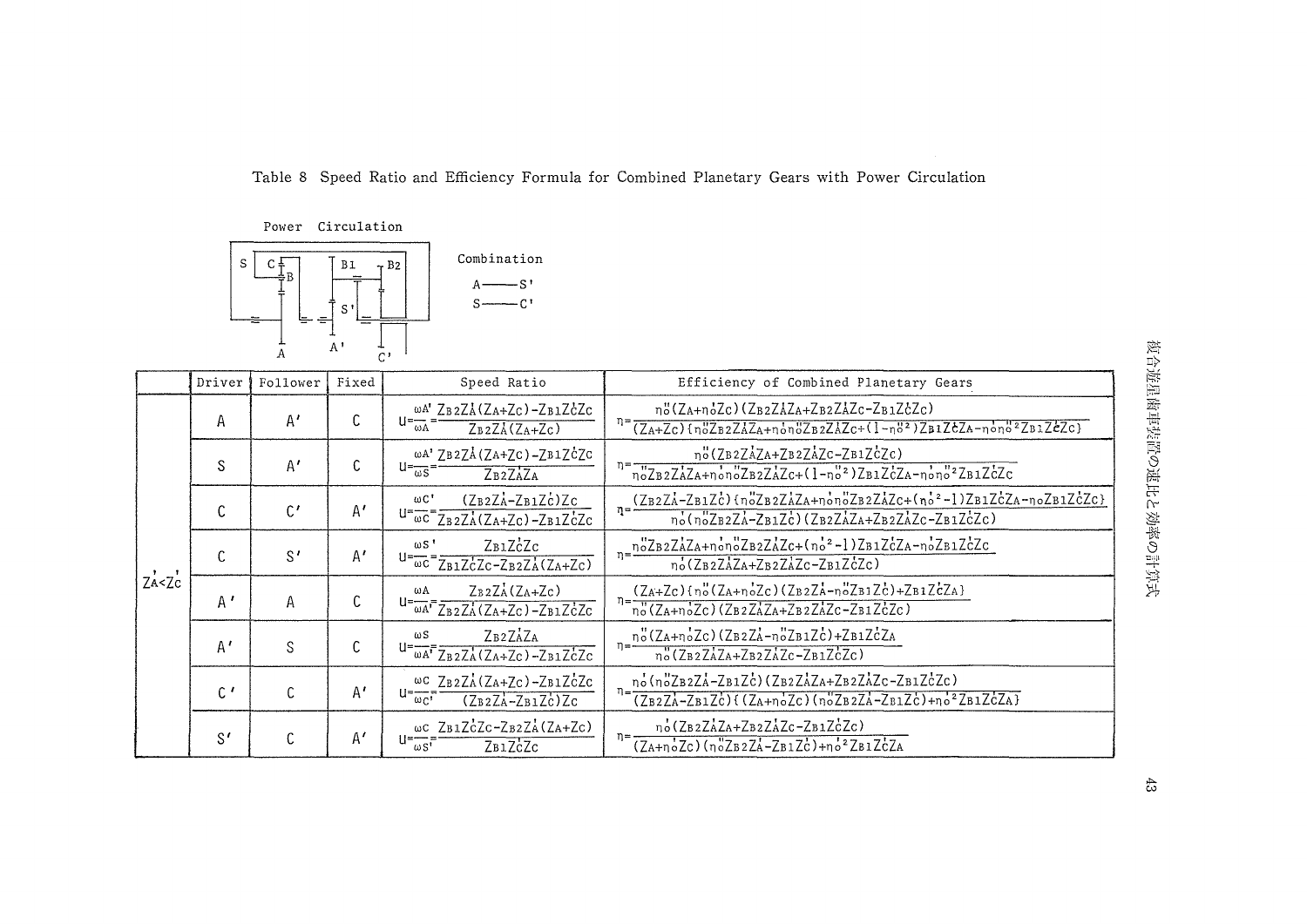Power Division



|             | Driver         | Follower     | Fixed        | Speed Ratio                                                                                                                                  | Efficiency of Combined Planetary Gears                                                                                                                                                                                                                                                  |
|-------------|----------------|--------------|--------------|----------------------------------------------------------------------------------------------------------------------------------------------|-----------------------------------------------------------------------------------------------------------------------------------------------------------------------------------------------------------------------------------------------------------------------------------------|
|             | C              | $A^{\prime}$ | Α            | $U = \frac{\omega A}{\omega C} = \frac{Z_B 2 Z_A Z_C + Z_B 1 Z_C^2 Z_A}{Z_B 2 Z_A (Z_A + Z_C)}$                                              | $n_o''(\eta_o Z_A + Z_C)(Z_B2Z_AZ_C + Z_B1Z_CZ_A)$<br>$\sqrt{(Z_A+Z_C)\{\eta_0^uZ_B2Z_AZ_C+(1-\eta_0^u^2)Z_B1Z_CZ_C+\eta_0^uZ_B1Z_CZ_A\}}$                                                                                                                                              |
|             | S              | A'           | Α            | WA' ZB2ZAZC+ZB1ZCZA<br>$u = \frac{1}{\omega s}$<br>$Z_B$ <sub>2</sub> $Z_A$ <sup>2</sup> $C$                                                 | $n_{0}n_{0}$ (Z <sub>B2</sub> Z <sub>A</sub> Z <sub>C+</sub> Z <sub>B1</sub> Z <sub>C</sub> Z <sub>A</sub> )<br>$n = \frac{1010}{\pi_0 \pi_0^2 \text{Z}_B z \text{Z}_A^2 \text{Z} + \pi_0^2 (1 - \pi_0^2)^2 \text{Z}_B z \text{Z}_C^2 \text{Z} + \text{Z}_B z \text{Z}_C^2 \text{Z}_A}$ |
|             | Α              | $C^{\prime}$ | A'           | $\omega C$ <sup>'</sup> $(Z_{B1}Z_{C}^{\prime}-Z_{B2}Z_{A}^{\prime})Z_{A}$<br>$U = \frac{1}{\omega A} = \frac{1}{Z_B Z_A Z_C + Z_B Z_C Z_A}$ | $\overline{n} = \frac{(Z_B 2Z_A - Z_B 1Z_C) (\eta_0 Z_B 2Z_A Z_{C+n}^2 Z_B 1Z_C^2 Z_A)}{(Z_B 2Z_A - \eta_0 Z_B 1Z_C) (\overline{Z_B 2Z_A Z_{C} + Z_B 1Z_C^2 Z_A)}$                                                                                                                      |
|             | A              | $S^{\prime}$ | Α            | $Z_B1Z_CZ_A$<br>$\omega S$ <sup>'</sup><br>$u = \frac{1}{\omega A} = \frac{1}{Z_B Z_A Z_C + Z_B Z_C Z_A}$                                    | $n = \frac{n_{o}^{'}n_{o}^{''}Z_{B2}Z_{A}Z_{C} + Z_{B1}Z_{C}^{'}Z_{A}}{n}$<br>$Z_B$ <sub>2</sub> $Z_A$ Z <sub>C+</sub> $Z_B$ <sub>1</sub> $Z_C$ <sup>2</sup> $A$                                                                                                                        |
| $Z_A > Z_C$ | A'             | C            | А            | $u = \frac{\omega c}{\omega A} = \frac{Z_B 2 Z_A (Z_A + Z_C)}{Z_B 2 Z_A Z_C + Z_B 1 Z_C Z_A}$                                                | $n=\frac{(Z_A+Z_C)\{n_o'(n_o''Z_BzZ_A-Z_B1Z_C)\}Z_{C+n_o''}^{2}(Z_A+n_o'Z_C)Z_{B1}Z_C)}{n_o''(Z_A+n_o'Z_C)(Z_BzZ_AZ_C+Z_{B1}Z_CZ_A)}$                                                                                                                                                   |
|             | $A^{\prime}$   | S            | A            | ZB2ZAZC<br>$u = \frac{\omega s}{\omega A} = \frac{Z_B z Z_A \angle c}{Z_B z Z_A^{\dagger} Z_C + Z_{B1} Z_C^{\dagger} Z_A}$                   | $\eta = \frac{{\binom{n}{0}Z_{B2}Z_{A}^{1}-Z_{B1}Z_{C}^{1}Z_{C}+{\binom{n}{0}Z^{2}}\left(\eta_{o}^{1}Z_{A}+Z_{C}\right)Z_{B1}Z_{C}^{1}}}{\eta_{o}^{1}(Z_{B2}Z_{A}^{1}Z_{C}+Z_{B1}Z_{C}^{1}Z_{A})}$                                                                                      |
|             | $\mathfrak{c}$ | A            | $A^{\prime}$ | $U = \frac{\omega A}{\omega C} = \frac{Z_B 2 Z_A Z_C + Z_{B1} Z_C Z_A}{(Z_{B1} Z_C - Z_B 2 Z_A) Z_A}$                                        | $n = \frac{n_o^t (n_o^u Z_B z Z_A - Z_B z Z_C^t) (Z_B z Z_A^t Z_C + Z_B z Z_C^t Z_A)}{n}$<br>$\overline{(Z_BzZ_A-Z_BzZ_C)(\eta_oZ_BzZ_AZ_C+\eta_oZ_BzZ_CZ_A)}$                                                                                                                          |
|             | $S^{\prime}$   | Α            | A'           | ωΑ ZB2ZAZC+ZB1ZCZA<br>$I^=\overline{\omega S}$<br>$Z_{B1}Z_{C}Z_{A}$                                                                         | $n = \frac{n \cdot n}{1000} \frac{(Z_{B2}Z_{A}Z_{C}+Z_{B1}Z_{C}Z_{A})}{Z_{A2}}$<br>nonöZB1ZcZA+ZB2ZAZc                                                                                                                                                                                  |

 $\Xi$  $\#$ 넷

 $\frac{\sqrt{-1}}{2\sqrt{2}}$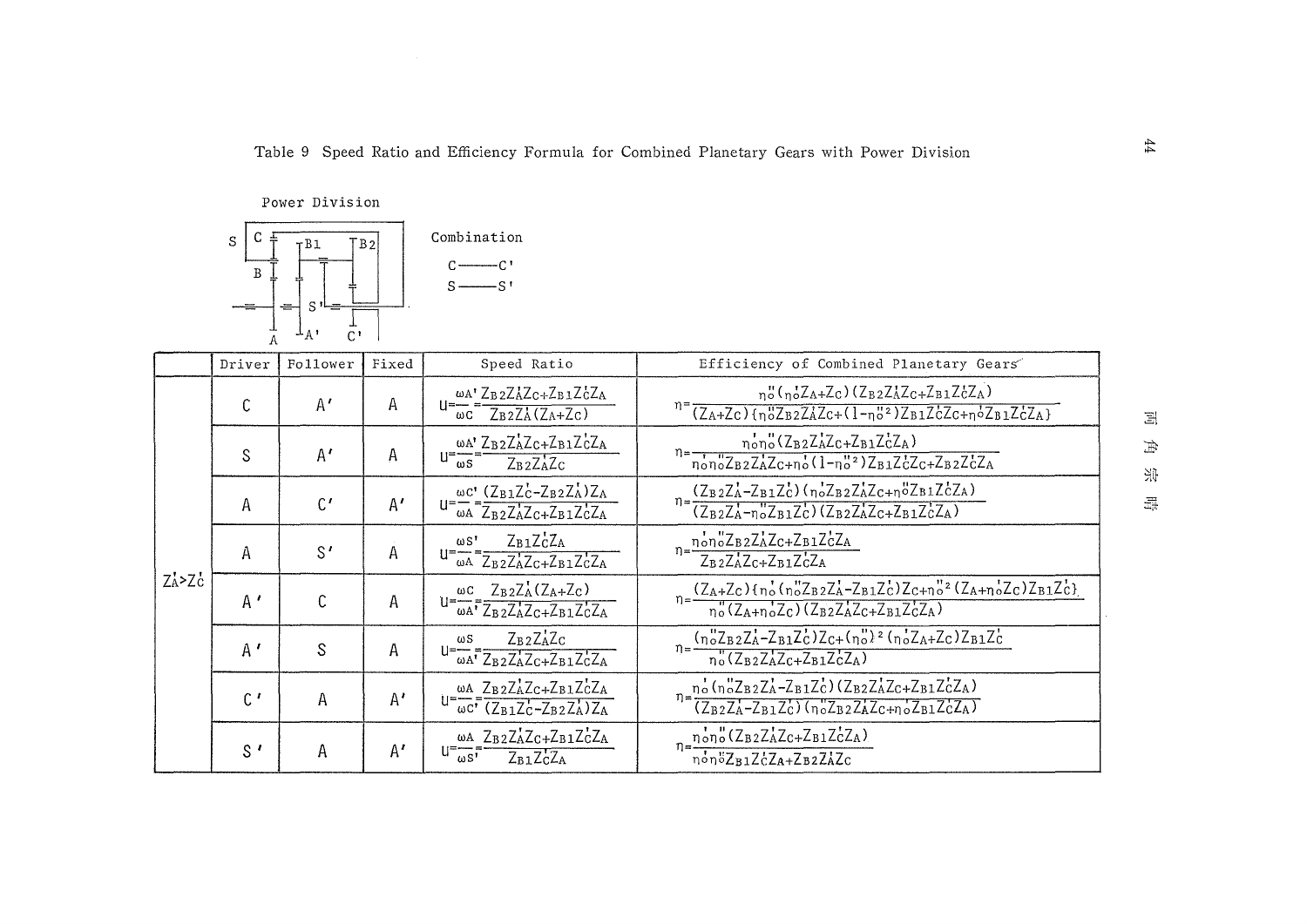Table 10 Speed Ratio and Efficiency Formula for Combined Planetary Gears with Power Circulation

Power Circulation



|                                                                                                                                                                                                                                                                                                                        | Driver         | Follower     | Fixed        | Speed Ratio                                                                                                                                                                                                                                                                                                                                                                                                                 | Efficiency of Combined Planetary Gears                                                                                             |
|------------------------------------------------------------------------------------------------------------------------------------------------------------------------------------------------------------------------------------------------------------------------------------------------------------------------|----------------|--------------|--------------|-----------------------------------------------------------------------------------------------------------------------------------------------------------------------------------------------------------------------------------------------------------------------------------------------------------------------------------------------------------------------------------------------------------------------------|------------------------------------------------------------------------------------------------------------------------------------|
|                                                                                                                                                                                                                                                                                                                        | C              | A'           | A            | WA' ZB2ZAZC+ZB1ZCZA<br>$U = \frac{1}{\omega C} = \frac{1}{\sqrt{B} 2 \sqrt{2A} (\sqrt{2A} + \sqrt{2}C)}$                                                                                                                                                                                                                                                                                                                    | no(ZA+noZc)(ZB2ZAZc+ZB1ZcZA)<br>$n = \frac{1}{(ZA+ZC)\{n_0n_0ZB2ZAZC+n_0(1-n_0^2)^2B1ZCZC+ZB1ZCZA\}}$                              |
|                                                                                                                                                                                                                                                                                                                        | S              | A'           | A            | ωΑ' ZB2ZAZC+ZB1ZCZA<br>$U = \frac{1}{\omega S}$<br>ZB2ZAZC                                                                                                                                                                                                                                                                                                                                                                  | nono(ZB2ZAZC+ZB1ZCZA)<br>$n = \frac{1}{\pi \delta \sqrt{ZBZZZc + \pi \delta (1 - \pi \delta^2) ZB1ZcZc + ZB1ZcZA}}$                |
|                                                                                                                                                                                                                                                                                                                        | Α              | $C^{\prime}$ | A'           | ωC' (ZB1ZC-ZB2ZA) ZA<br>$u = \frac{1}{\omega A} \frac{1}{ZB2ZAZC+ZB1ZCZA}$                                                                                                                                                                                                                                                                                                                                                  | $(ZB2ZA-ZB1Zc)$ {noZB2ZAZc+(no <sup>2</sup> -1)ZB1ZcZc+noZB1ZcZA}<br>no(noZB2ZA-ZB1ZC)(ZB2ZAZC+ZB1ZCZA)                            |
|                                                                                                                                                                                                                                                                                                                        | Α              | $S^{\prime}$ | A'           | ZB1ZCZA<br>$\omega$ s <sup>*</sup><br>$U = \frac{1}{\omega_A} \overline{ZB2ZAZc+ZB1ZcZA}$                                                                                                                                                                                                                                                                                                                                   | noZB2ZAZC+(no2-1)ZB1ZcZC+noZB1ZcZA<br>no(ZB2ZAZC+ZB1ZCZA)                                                                          |
| ZA <zc< td=""><td>A'</td><td>C</td><td>Α</td><td><math>\omega</math>C ZB2ZA(ZA+ZC)<br/><math>\omega_A</math><sup>T</sup>ZB2ZAZC+ZB1ZCZA</td><td><math display="block">\eta = \frac{(ZA+ZC)\{(\eta_o^v)^2(\eta_o^2ZA+ZC)ZB1Zc^2+(\eta_o^vZB2ZA-ZB1Zc^2)ZC\}}{\eta_o^v(\eta_o^2ZA+ZC)ZB2ZAZc+ZB1ZcZA)}</math></td></zc<> | A'             | C            | Α            | $\omega$ C ZB2ZA(ZA+ZC)<br>$\omega_A$ <sup>T</sup> ZB2ZAZC+ZB1ZCZA                                                                                                                                                                                                                                                                                                                                                          | $\eta = \frac{(ZA+ZC)\{(\eta_o^v)^2(\eta_o^2ZA+ZC)ZB1Zc^2+(\eta_o^vZB2ZA-ZB1Zc^2)ZC\}}{\eta_o^v(\eta_o^2ZA+ZC)ZB2ZAZc+ZB1ZcZA)}$   |
|                                                                                                                                                                                                                                                                                                                        | A'             | S            | А            | ZB2ZAZC<br>$\omega$ S<br>$U = \sqrt{\Delta A} \sqrt{T} \sqrt{2B^2 Z A^2 C + Z B^2 Z C^2 A}$                                                                                                                                                                                                                                                                                                                                 | $n = \frac{n^{\frac{1}{2}}(n\delta ZA + ZC)ZB1Zc + (n\delta ZB2ZA - ZB1Zc)ZC}{n}$<br>no(ZB2ZAZC+ZB1ZCZA)                           |
|                                                                                                                                                                                                                                                                                                                        | $\mathfrak{c}$ | Α            | $A^{\prime}$ | wA ZB2ZAZC+ZB1ZCZA<br>$U = \frac{U}{\omega C}$ $\frac{1}{\omega C}$ $\frac{1}{\omega C}$ $\frac{1}{\omega C}$ $\frac{1}{\omega C}$ $\frac{1}{\omega C}$ $\frac{1}{\omega C}$ $\frac{1}{\omega C}$ $\frac{1}{\omega C}$ $\frac{1}{\omega C}$ $\frac{1}{\omega C}$ $\frac{1}{\omega C}$ $\frac{1}{\omega C}$ $\frac{1}{\omega C}$ $\frac{1}{\omega C}$ $\frac{1}{\omega C}$ $\frac{1}{\omega C}$ $\frac{1}{\omega C}$ $\frac$ | no(ZB2ZA-noZB1Zc)(ZB2ZAZC+ZB1ZcZA)<br>$\frac{1}{(2B2Zh - ZB1Zc)\{n\omega(noZh + Zc)ZB1Zc + n o^{2}(ZB2Zh - n\omega^{2}ZB2Zc)Zc\}}$ |
|                                                                                                                                                                                                                                                                                                                        | S'             | Α            | A'           | wA ZB2ZAZC+ZB1ZCZA<br>ZB1ZCZA<br>$\omega S^1$                                                                                                                                                                                                                                                                                                                                                                               | nono (ZB2ZAZC+ZB1ZCZA)<br>$n = \frac{n!}{n!(n/2A+ZC)ZB1ZC+(n/2)^2(ZB2ZA-n/2B1ZC)}ZC$                                               |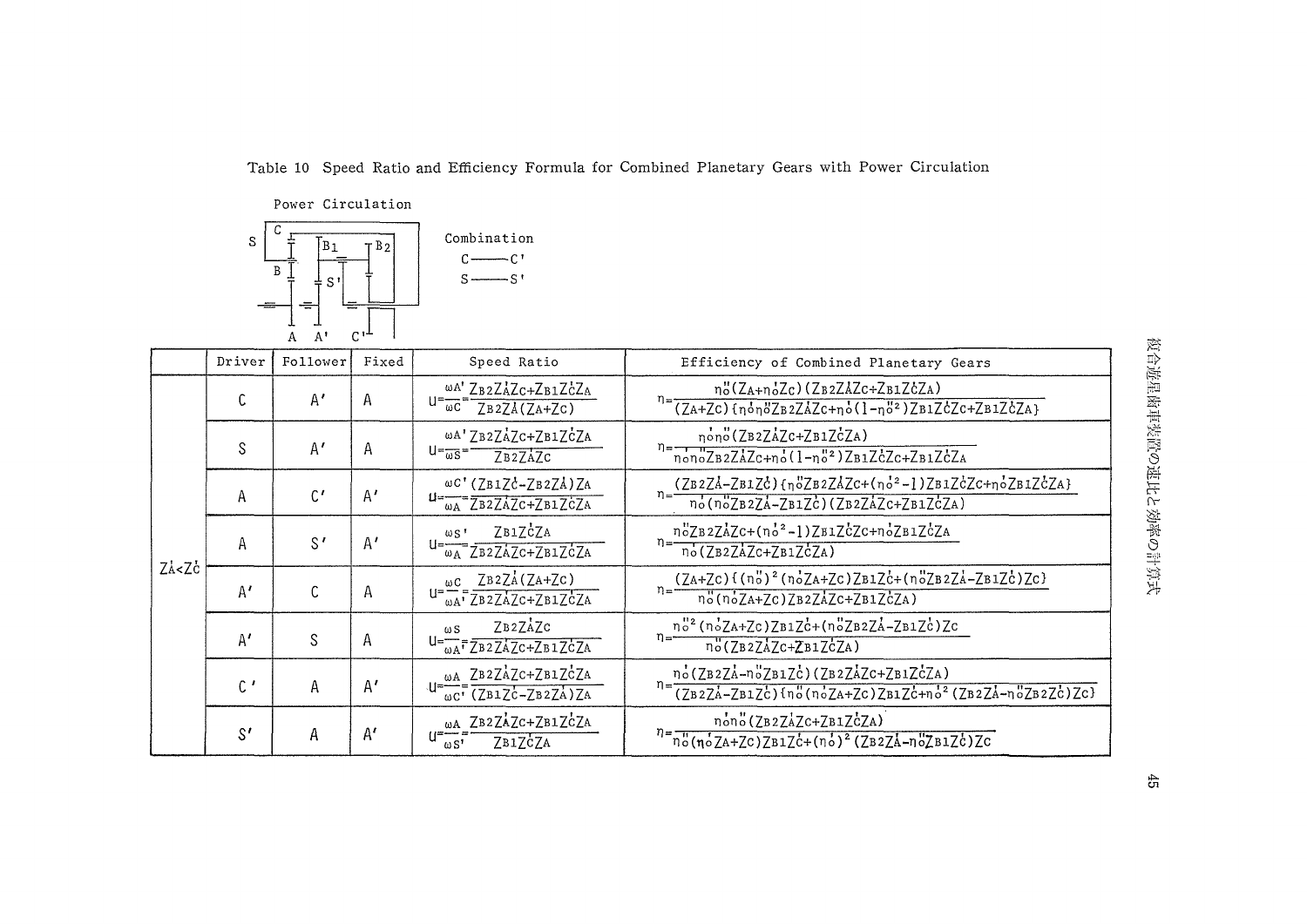Table 11 Speed Ratio and Efficiency Formula for Combined Planetary Gears with Power Division



|             | Driver        | Follower       | Fixed                 | Speed Ratio                                                                                 | Efficiency of Combined Planetary Gears                                                                                                                                              |
|-------------|---------------|----------------|-----------------------|---------------------------------------------------------------------------------------------|-------------------------------------------------------------------------------------------------------------------------------------------------------------------------------------|
|             | C             | $A^{\prime}$   | Α                     | ωΑ' ZB2ZA(ZA+Zc)-ZB1ZcZA<br>$ZB2ZA(ZA+ZC)$<br>$\mathbf{m}$ C                                | n"(n'ZA+Zc)(ZB2ZAZA+ZB2ZAZc-ZB1ZCZA)<br>$n = (ZA+ZC)$ {nono2B2ZAZA+noZB2ZAZC+(1-no2)ZB1ZcZc-nono22B1ZcZA}                                                                           |
|             | S             | A'             | А                     | $\cdot \omega A'$ ZB2ZA(ZA+ZC)-ZB1ZCZA<br>$II = -$<br>ZB2ZAZC<br>$\omega S$                 | nono(ZB2ZAZA+ZB2ZAZC-ZB1ZCZA)<br>$n = n_0^2 Z B 2 Z A Z A + n_0 n_0^2 Z B 2 Z A Z C + n_0^2 (1 - n_0^2)^2 B 1 Z C Z C - n_0^2^2 Z B 1 Z C Z A$                                      |
|             | А             | $\mathcal{C}'$ | A'                    | $(ZB2ZA-ZB1Zc)ZA$<br>$\omega C$ <sup>'</sup><br>$\frac{1}{\omega A}$ ZB2ZA(ZA+ZC)-ZB1ZCZA   | $(ZB2ZA-ZB1Zc)$ $(ZB2ZAZA+noZB2ZAZc-noZB1ZcZA)$<br>$n = (ZB2ZA-n'0ZB1Zc) (ZB2ZAZA+ZB2ZAZc-ZB1ZcZA)$                                                                                 |
|             | Α             | S'             | $\mathbb{A}^{\prime}$ | ZB1ZCZA<br>$\omega S$<br>ll=-<br>$\overline{\omega A}$ ZB1ZCZA-ZB2ZA(ZA+ZC)                 | n°ZB2ZAZA+non°ZB2ZAZC-ZB1ZCZA<br>η≕<br>ZB2ZAZA+ZB2ZAZC-ZB1ZCZA                                                                                                                      |
| $Z_A > Z_C$ | A'            | C              | A                     | ZB2ZA(ZA+ZC)<br>$\omega$ C<br>$\overline{\omega_{A}}$ <sup>7</sup> ZB2ZA(ZA+ZC)-ZB1ZCZA     | $(ZA+ZC)$ {(ZA+noZc)(noZB2ZA-ZB1Zc)+nono <sup>2</sup> ZB1ZcZc}<br>ຖ=<br>$\overline{p}_0^{\prime}(Z_{A}+\overline{p}_0^{\prime}Z_C)(Z_{B2}Z_{A}Z_{A}+Z_{B2}Z_{A}Z_C-Z_{B1}Z_{C}Z_A)$ |
|             | A'            | S              | A                     | ZB2ZAZC<br>ωS<br>$U = \frac{1}{\omega A^T} \frac{1}{Z B 2 Z A (Z A + Z C) - Z B 1 Z C Z A}$ | $(n_{o}Za+Zc)(n_{o}ZB2ZA-ZB1Zc)+n_{o}ZB1ZcZc$<br>$n = \frac{n(CB2ZAZA+ZB2ZAZc-ZB1ZcZA)}{n(CB2ZAZA+ZB2ZAZcZB1ZcZA)}$                                                                 |
|             | $\mathsf{C}'$ | A              | $A^{\prime}$          | ωΑ ZB2ZA (ZA+ZC)-ZB1ZCZA<br>H≕<br>$(7B27A-7B1Zc)ZA$<br>$\omega C$ <sup>3</sup>              | no(noZB2ZA-ZB1Zc)(ZB2ZAZA+ZB1ZcZA-ZB1ZcZA)<br>$\eta = \frac{(7B2ZA - ZB1Zc)\left(\eta_o^cT_B2ZA - ZB1Zc\right)ZA + \eta_o^cZB2ZAZc\}}{RB2ZA - ZB1Zc\}$                              |
|             | S'            | Α              | A'                    | ωA ZB1ZCZA-ZB2ZA(ZA+ZC)<br>$u = \frac{u}{\omega}$<br>ZB1ZCZA                                | nono(ZB2ZAZA+ZB2ZAZC-ZB1ZCZA)<br>$(noZA+Zc)ZB2ZA-nonOZB1ZcZA$                                                                                                                       |

 $\Xi$  $\#$ 资

 $\overline{\Xi}{}^{\pm}_n$ 

 $46\,$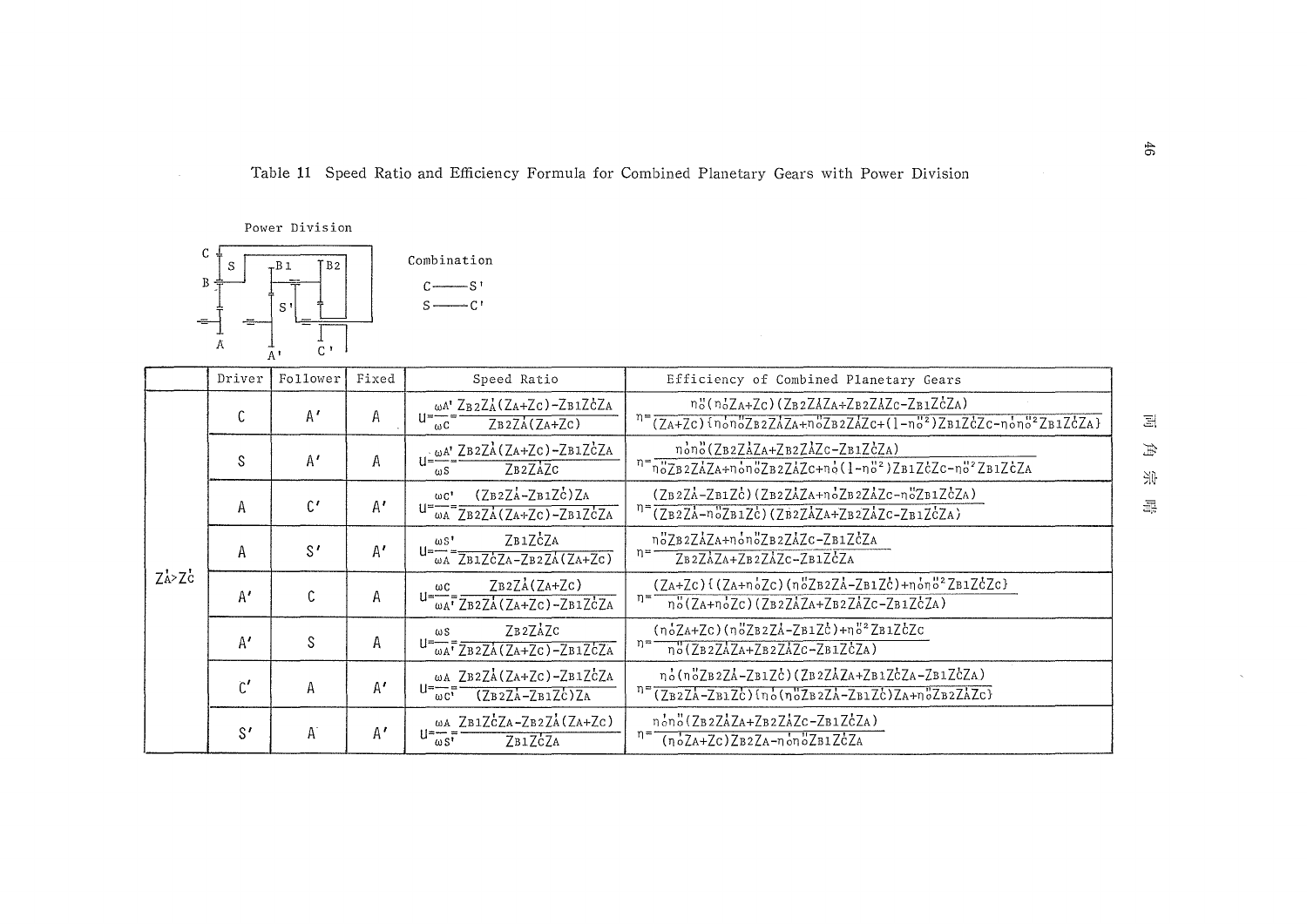Table 12 Speed Ratio and Efficiency Formula for Combined Planetary Gears with Power Circulation



|                                 | Driver       | Follower       | Fixed        | Speed Ratio                                                                                  | Efficiency of Combined Planetary Gears                                                                                                                                                                                                                                                                                                                                                                                                                                                                           |
|---------------------------------|--------------|----------------|--------------|----------------------------------------------------------------------------------------------|------------------------------------------------------------------------------------------------------------------------------------------------------------------------------------------------------------------------------------------------------------------------------------------------------------------------------------------------------------------------------------------------------------------------------------------------------------------------------------------------------------------|
|                                 | C            | A'             | Α            | $\omega A'$ ZB2ZA(ZA+ZC)-ZB1ZCZA<br>$u = \frac{1}{\omega C}$<br>$Z_B2Z_A(Z_A+Z_C)$           | no(noZA+Zc)(ZB2ZAZA+ZB2ZAZc-ZB1ZcZA)<br>$n = \frac{1}{(Z_A + Z_C) \{n_0 n_0 Z_B z Z_A Z_A + n_0 Z_B z Z_A Z_C + (1 - n_0^2 z) Z_B z_C^2 Z_C - n_0^2 n_0^2 z Z_B z_C^2 Z_A\}}$                                                                                                                                                                                                                                                                                                                                    |
|                                 | S            | A'             | Α            | WA' ZB2ZA(ZA+Zc)-ZB1ZCZA<br>$11 = -$<br>$Z_B$ <sub>2</sub> $Z_A$ $Z_C$<br>$\omega S$         | no(ZB2ZAZA+ZB2ZAZc-ZB1ZcZA)<br>$n = \frac{1}{n_0 n_0^2 \text{Z} \cdot \text{Z} \cdot \text{Z} \cdot \text{Z} \cdot \text{Z} \cdot \text{Z} \cdot \text{Z} \cdot \text{Z} \cdot \text{Z} \cdot \text{Z} \cdot \text{Z} \cdot \text{Z} \cdot \text{Z} \cdot \text{Z} \cdot \text{Z} \cdot \text{Z} \cdot \text{Z} \cdot \text{Z} \cdot \text{Z} \cdot \text{Z} \cdot \text{Z} \cdot \text{Z} \cdot \text{Z} \cdot \text{Z} \cdot \text{Z} \cdot \text{Z} \cdot \text{Z} \cdot \text{Z} \cdot \text{Z} \cdot \text$ |
|                                 | Α            | $\mathfrak{c}$ | A'           | $(Z_B2ZA-ZB1Zc)ZA$<br>$\omega C$<br>u=–<br>$\frac{1}{\omega A}$ ZB2ZA(ZA+ZC)-ZB1ZCZA         | $n = \frac{(ZB2ZA - ZB1Zc) {\{n_0n_0ZB2ZAZA + n_0ZB2ZAZc + (n_0^2 - 1)ZB1ZcZc - n_0^2ZB1ZcZc\}}$<br>no(noZB2ZA-ZB1Zc)(ZB2ZAZA+ZB2ZAZc-ZB1ZcZA)                                                                                                                                                                                                                                                                                                                                                                   |
|                                 | A            | $S^{\prime}$   | $A^{\prime}$ | ZB1ZCZA<br>ພ5'<br>$\overline{\omega A}$ ZB1ZCZA-ZB2ZA(ZA+ZC)                                 | $n = \frac{n \cdot 6n \cdot 2B2Z\lambda ZA + n \cdot 2B2Z\lambda ZC + (n \cdot 6)^2 - 1}{2B1Z\lambda ZC - n \cdot 2B1Z\lambda ZA}$<br>$n_o^*(Z_BzZAZA+Z_BzZAZc-Z_BzZcZA)$                                                                                                                                                                                                                                                                                                                                        |
| $Z_A^{\prime}$ < $Z_C^{\prime}$ | $A^{\prime}$ | C              | Α            | $Z_B2ZA(Z_A+Z_C)$<br>ωC<br>$U = \omega A^T \overline{Z_B z Z_A (Z_A + Z_C) - Z_B z Z_C Z_A}$ | $(Z_{A}+Z_{C})$ {no(no) <sup>2</sup> ZB1ZcZc+(ZA+noZc)(noZB2Zd-ZB1Zc)}<br>no(ZA+noZc)(ZB2ZAZA+ZB2ZAZc-ZB1ZcZA)                                                                                                                                                                                                                                                                                                                                                                                                   |
|                                 | A'           | S              | Α            | ZB2ZAZC<br>$\omega S$<br>$U = \overline{WA}$ <sup>T</sup> ZB2ZA(ZA+Zc)-ZB1ZCZA               | $n = \frac{n_0^2 n_0^2 Z B1 Z C C + (n_0^2 Z B2 Z A - Z B1 Z C)(Z A + n_0^2 Z C)}{n}$<br>nono(ZB2ZAZA+ZB2ZAZc-ZB1ZCZA)                                                                                                                                                                                                                                                                                                                                                                                           |
|                                 | $C^{\prime}$ | Α              | A'           | ωΑ ZB2ZA(ZA+Zc)-ZB1ZCZA<br>U=—<br>$(Z_B2Z_A-Z_B1Z_C)Z_A$<br>$\omega c^{\dagger}$             | no(ZB2ZA-noZB1Zc)(ZB2ZAZA+ZB2ZAZc-ZB1ZcZA)<br>$n =$<br>$(\overline{ZB2ZA-ZB1Zc})\{\eta_0^2ZB1ZcZc+\eta_0^*(ZA+\eta_0^*Zc)(ZB2ZA-\eta_0^*ZB1Zc)\}\$                                                                                                                                                                                                                                                                                                                                                               |
|                                 | $S^I$        | Α              | $A^r$        | ωΑ ZB1ZCZA-ZB2ZA(ZA+Zc)<br>$i = -1$<br>$\omega S$ <sup>t</sup><br>ZB1ZCZA                    | non" (ZB2ZAZA+ZB2ZAZc-ZB1ZcZA<br>$n_0^2Z_{B1}ZcZ_{C+n_0}(Z_{A+n_0}Z_c)(Z_{B2}Z_{A-n_0}Z_{B1}Z_c)$                                                                                                                                                                                                                                                                                                                                                                                                                |

 $47\,$